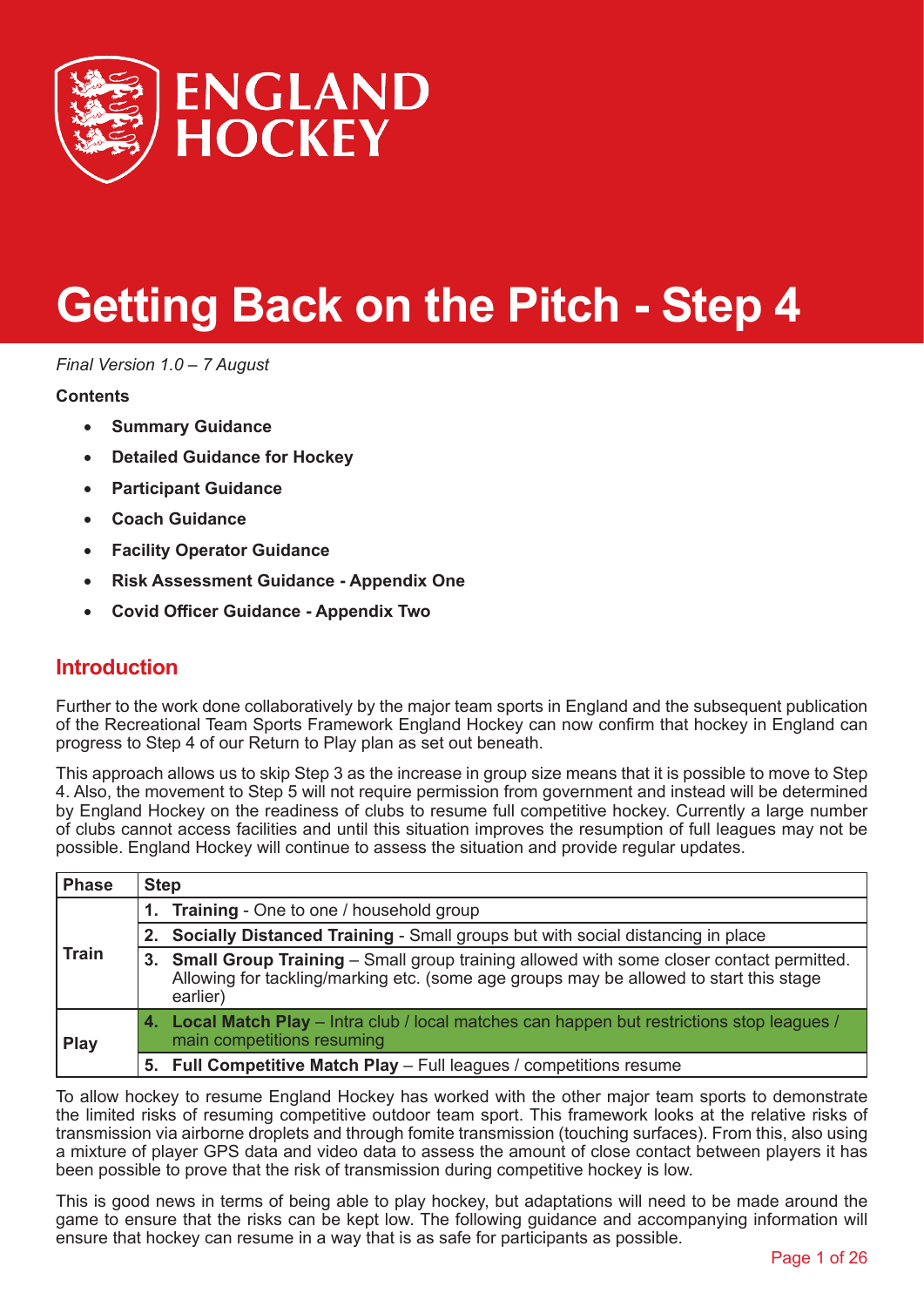The updated government advice means it is now possible to undertake the following activity. England Hockey expects that all involved in any activity follow the guidance beneath.

- Outdoor competitive hockey can resume:
	- o Competitive training can start immediately once organisers can ensure all guidance is in place.
	- $\circ$  A maximum of 30 people are allowed in one group but more than one group can use a pitch as long as social distancing can be maintained outside of training.
	- o Matches (both 11-a-side and small sided) can resume from August. Multiple matches can take place at the same venue as long as social distancing can be maintained between groups outside of matches.
- Indoor hockey can resume:
	- $\circ$  Competitive training can start immediately once organisers can ensure all guidance is in place.
	- o Clubs or organisers must strictly follow the guidance on indoor sports provision by ensuring that the venue abides by the required regulations, that areas are well ventilated and that capacity rules are followed.
- England Hockey will continue to offer online workshops for coaches to support the delivery of hockey, by sharing ideas of fun and engaging sessions that can be delivered under the current government guidance. [To register you interest please click here.](https://forms.office.com/Pages/ResponsePage.aspx?id=NvkYmuiQxU--asEa8eSc6r55cVX3wDRCp8ohmjPZ-6RUNkhTODlWRFk5NFVPN01HVkdTWFg4TU5RVC4u)

England Hockey will continue to follow government and Public Health England advice. Timings of any changes to the circumstances for hockey will always be led by government advice during the Covid-19 restrictions. In the event of local lockdowns where England Hockey will follow government guidance according to the specific implications for hockey in each case which may vary.

Whilst these are now significant steps forward in terms of returning to play, we would encourage everyone to firstly consider the health of themselves and others.

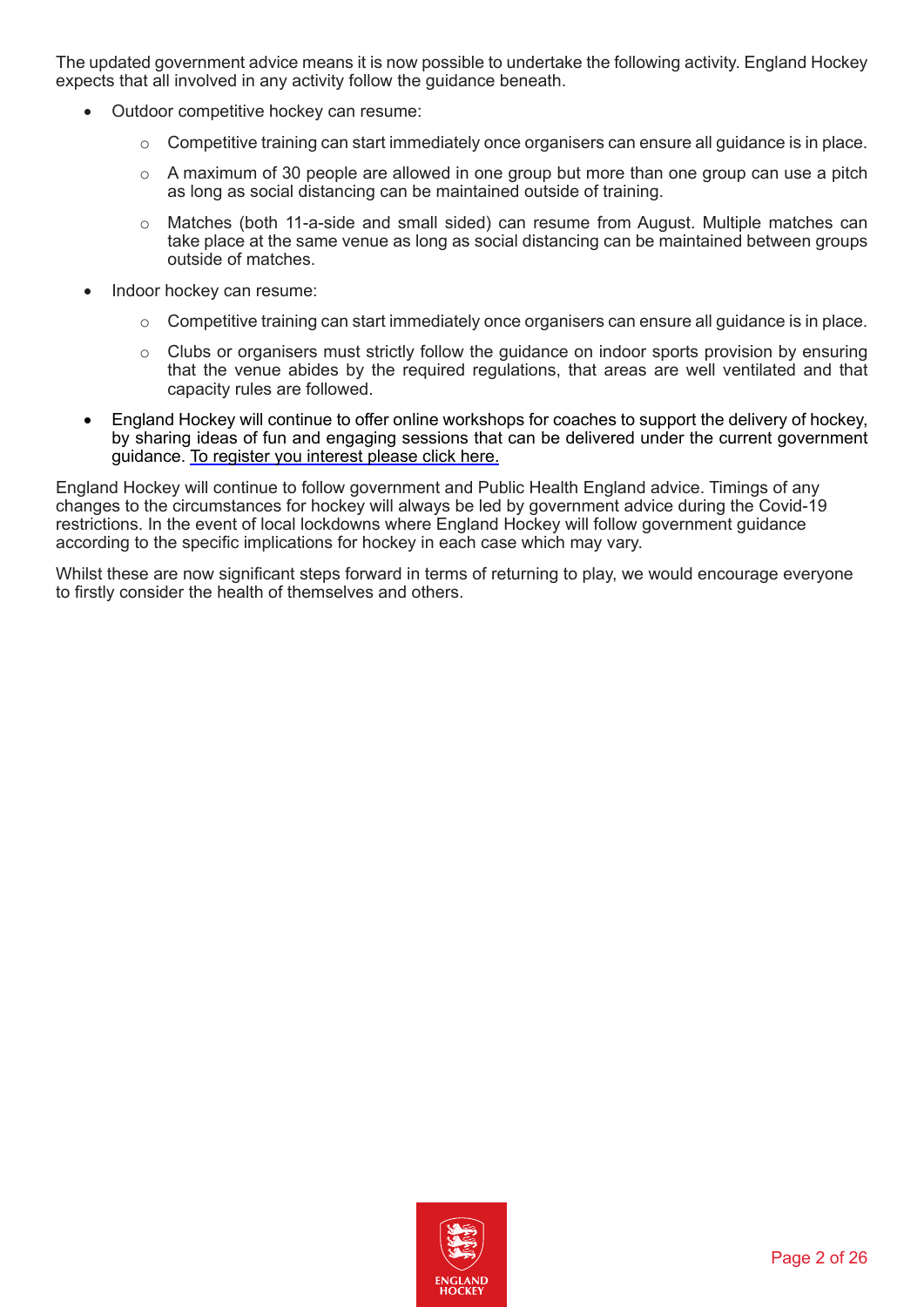# <span id="page-2-0"></span>**Summary guidance for outdoor hockey at Step 4 - from 24 July 2020**

The following is a summary of the full guidance which is available later in this document:

#### At home

- o Sign a Participation Agreement
- o Bring hand sanitiser
- o Wear your playing kit
- o Self-assess for Covid symptoms if you have symptoms contact the NHS for a test

#### Outside of play

- o Follow the government travel advice ([https://www.gov.uk/guidance/coronavirus-covid-19](https://www.gov.uk/guidance/coronavirus-covid-19-safer-travel-guidance-for-passengers) [safer-travel-guidance-for-passengers](https://www.gov.uk/guidance/coronavirus-covid-19-safer-travel-guidance-for-passengers))
- o Check in with your organiser for Track and Trace purposes
- $\circ$  Socially distance at 2m distancing in maximum sized groups of 6
- $\circ$  Clean your hands during breaks
- o Follow the facility rules when accessing indoor spaces

#### During play

- o Respect your opposition and umpires
- o Take Penalty Corners and Free-hits around the D promptly
- o Touch the ball with your stick/GK equipment and not your hands
- $\circ$  Use your own protective equipment or disinfect before use (e.g. facemasks)
- o Socially distance when play stops
- o Avoid shouting excessively or spitting
- o No handshakes with other players or close contact during goal celebrations
- $\circ$  Avoid running training exercises that involve overly repetitive close contact between players.

#### After play

- o Clean your kit or leave for 72 hours
- $\circ$  If you display any symptoms of COVID-19 after playing hockey, contact your hockey provider's COVID-19 Officer for further information (including contacting NHS Test & Trace)

If you have any questions or feedback, please email [clubs@englandhockey.co.uk](mailto:clubs@englandhockey.co.uk)

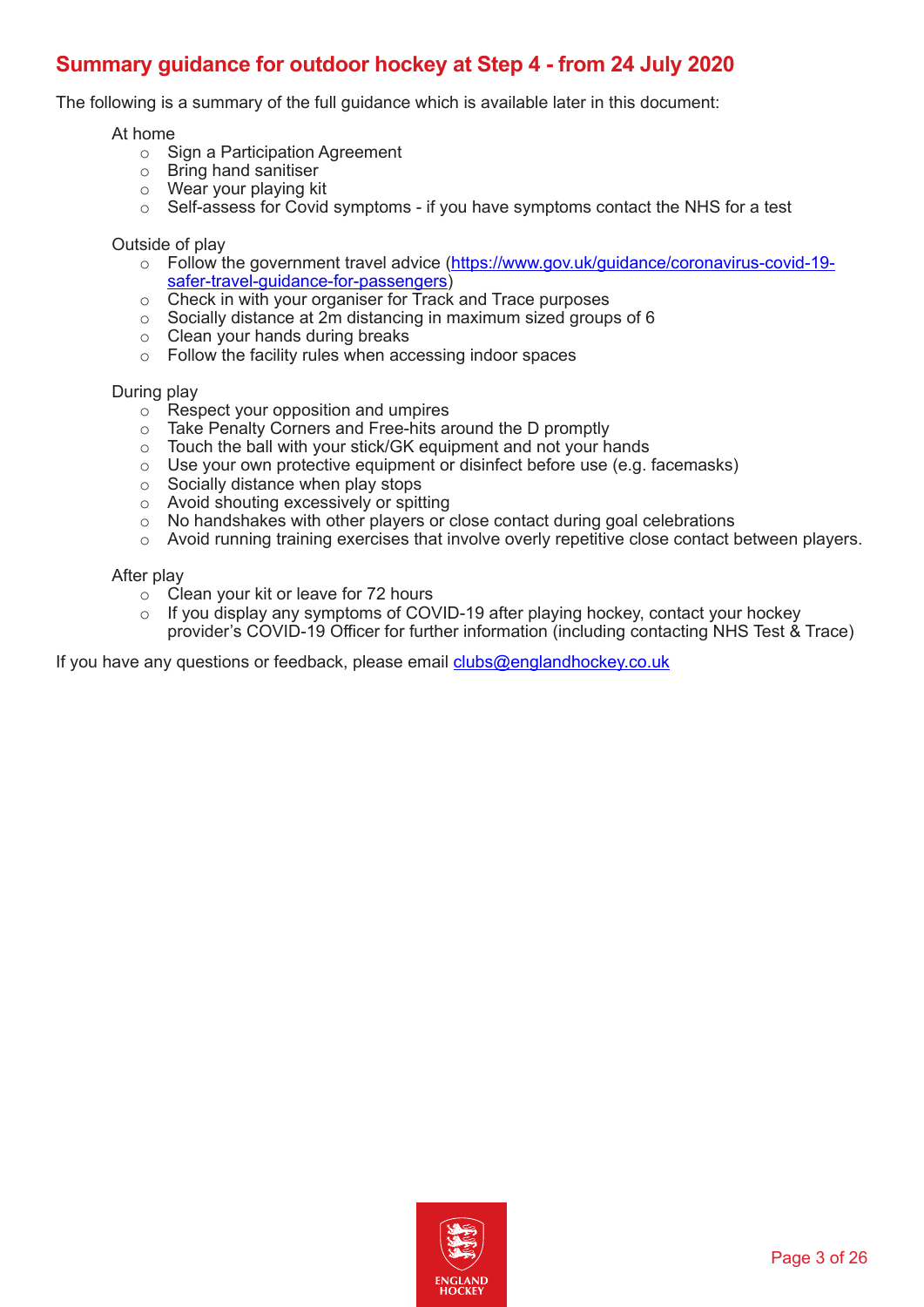# <span id="page-3-0"></span>**Full Government Guidance**

## **The following recommendations for Hockey in England have been built from the government advice as follows:**

Outdoor Hockey:

[https://www.gov.uk/government/publications/coronavirus-covid-19-guidance-on-phased-return-of-sport-and](https://www.gov.uk/government/publications/coronavirus-covid-19-guidance-on-phased-return-of-sport-and-recreation)[recreation](https://www.gov.uk/government/publications/coronavirus-covid-19-guidance-on-phased-return-of-sport-and-recreation)

Indoor Hockey:

[https://www.gov.uk/guidance/working-safely-during-coronavirus-covid-19/providers-of-grassroots-sport-and](https://www.gov.uk/guidance/working-safely-during-coronavirus-covid-19/providers-of-grassroots-sport-and-gym-leisure-facilities)[gym-leisure-facilities](https://www.gov.uk/guidance/working-safely-during-coronavirus-covid-19/providers-of-grassroots-sport-and-gym-leisure-facilities)

Additionally, there is advice from the FIH on facilities here: [http://fih.ch/news/covid-19-fih-issues-guidance](http://fih.ch/news/covid-19-fih-issues-guidance-to-ensure-playing-fields-are-ready-when-restrictions-end/)[to-ensure-playing-fields-are-ready-when-restrictions-end/](http://fih.ch/news/covid-19-fih-issues-guidance-to-ensure-playing-fields-are-ready-when-restrictions-end/)

# **Detailed guidance for hockey at Step 4**

These are not exhaustive and should be read in conjunction with the government guidance above if more detail is required.

The first tables cover the overall updates to guidance for Step 4 of Return to Play.

There are also three specific guides for: Participants, Coaches and Facility Operators.

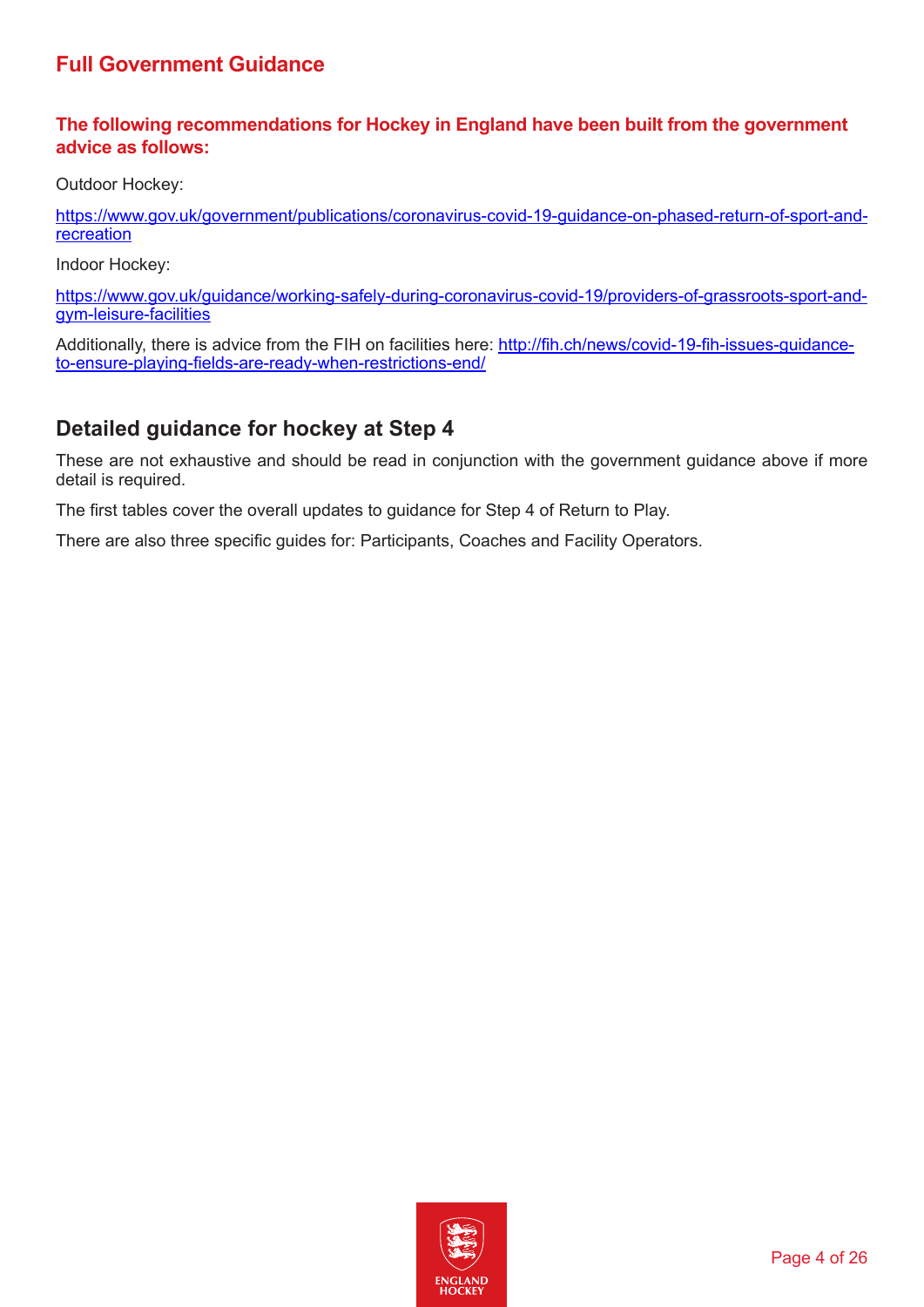| <b>PRIOR TO ACTIVITY</b> |                                                                                                                                                                                                                                                                                                                                                                                                                                                                                                                                                                                                                                                                                                         |
|--------------------------|---------------------------------------------------------------------------------------------------------------------------------------------------------------------------------------------------------------------------------------------------------------------------------------------------------------------------------------------------------------------------------------------------------------------------------------------------------------------------------------------------------------------------------------------------------------------------------------------------------------------------------------------------------------------------------------------------------|
|                          | Each club or organisation must only return to sport when they are ready and have the appropriate<br>measures in place to be compliant with guidance developed by England Hockey & general<br>government guidance in relation to recreational sport (https://www.gov.uk/government/publications/<br>coronavirus-covid-19-quidance-on-phased-return-of-sport-and-recreation)                                                                                                                                                                                                                                                                                                                              |
|                          | All clubs or organisations must identify a Covid-19 officer who will be responsible for developing<br>a Covid-19 plan and risk assessment prior to the restart of any activity. The Covid-19 officer<br>may wish to consider establishing a Covid-19 group to be responsible for producing and<br>implementing the Covid-19 risk assessment and to oversee the safe return to play. The Club<br>Committee must register and sign up to the Terms and Conditions for Return to Play agreeing to<br>following the respective guidance. They will be able to do that through the Club Portal which only<br>committee members can access. The Covid-19 officer details will also be captured at this point. |
|                          | As part of the preparation for return to play, those in charge of the session (for example coaches<br>and volunteers) should be aware of the protocols in place and have written or read any relevant risk<br>assessment. They may also take part in any necessary specific training or briefing, if available.                                                                                                                                                                                                                                                                                                                                                                                         |
| Club<br>preparation      | Clubs or organisations must ask participants to consider if their underlying health, may caution<br>against participation. England Hockey, along with others NGB's is aware that people from BAME<br>communities may face greater risk from Covid-19, as detailed within this report from Public Health<br>England (PHE). Therefore, BAME participants should talk to their club to identify and understand<br>the measures that will be put in place. Based on this information they should then make a personal<br>decision as to whether the time is right to re-start playing.                                                                                                                      |
|                          | To ensure hockey's return is inclusive and accessible to all we are supporting the Activity Alliance's<br>'Reopening activity: An inclusive response' guidance. This identifies considerations that enable<br>disabled people, including those with long-term health conditions, to be included in a welcoming<br>and more accessible activity environment. Link: http://www.activityalliance.org.uk/how-we-help/<br>resources/reopening-activity                                                                                                                                                                                                                                                       |
|                          | Clubs or organisations Covid-19 guidance identifies any required actions that needs to take place<br>in order to be capable of any return to play. For example, they may need to make repairs, order<br>equipment, deep-clean the clubhouse, or hire an outside contractor to get the pitch ready.                                                                                                                                                                                                                                                                                                                                                                                                      |
|                          | Clubs should also check any insurance they have in relation to any hockey activities (e.g. personal<br>accident) to ensure it remains in place during the pandemic and if so, to ensure full compliance<br>with its terms. For those that use England Hockey insurance through Howden's more detail is here:<br>http://www.ps-hockey.co.uk/                                                                                                                                                                                                                                                                                                                                                             |
|                          | The Covid-19 officer at each club or organisations will be responsible for clearly<br>communicating all relevant guidance to its players, coaches and volunteers.                                                                                                                                                                                                                                                                                                                                                                                                                                                                                                                                       |
|                          | England Hockey is clear, if any club or community hockey provider is in doubt, or not confident<br>about restarting community hockey, then they should not.                                                                                                                                                                                                                                                                                                                                                                                                                                                                                                                                             |

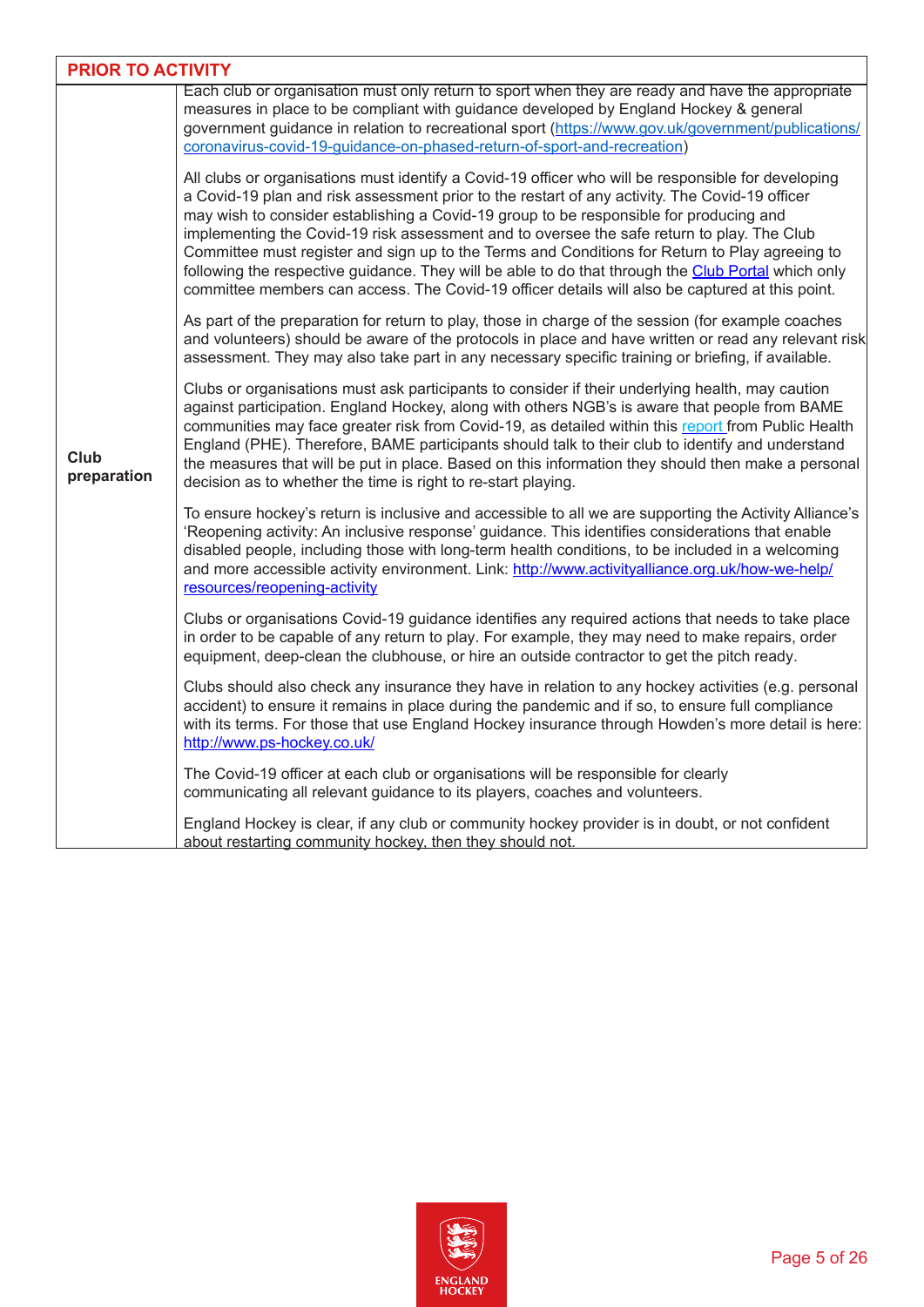|                                  | England Hockey has set a process for Hockey deliverers (clubs, companies, camp providers but<br>excluding educational establishments) to register that they are engaged in Hockey activity and agree<br>to abide by the guidance issued. Hockey deliverers are being asked to:<br>appoint a Covid Officer,<br>$\bullet$<br>collate information to allow for Track and Trace in line with GDPR principles,<br>conduct risks assessments,<br>$\bullet$<br>implement best practice,<br>$\bullet$<br>educate participants about the requirements of limiting the spread of Covid-19 and the<br>$\bullet$<br>standard of behaviours expected within the sport.                                           |
|----------------------------------|-----------------------------------------------------------------------------------------------------------------------------------------------------------------------------------------------------------------------------------------------------------------------------------------------------------------------------------------------------------------------------------------------------------------------------------------------------------------------------------------------------------------------------------------------------------------------------------------------------------------------------------------------------------------------------------------------------|
|                                  | Players, coaches, officials, volunteers will be required to sign up to a Participant Agreement<br>which clearly outlines the risks and the requirements to support the Track and Trace system. The<br>Participation Agreement also outlines the Code of Ethics and Behaviours expected in the sport and<br>gives match officials the authority to ensure that measures are being adhered to.                                                                                                                                                                                                                                                                                                        |
|                                  | In the event that the actions of an individual within the jurisdiction of England Hockey are such as to<br>put others at risk of COVID-19, participation sanctions and/or a Disrepute Complaint referral may be<br>made to England Hockey                                                                                                                                                                                                                                                                                                                                                                                                                                                           |
|                                  | The Covid Officer will be responsible for collating the attendance records for all hockey training and<br>matches. This information should be stored in-line with the Government Recreational Team Sport<br>Framework and collected / processed in accordance with the Data Protection Act 2018 and in line<br>with GDPR principles.                                                                                                                                                                                                                                                                                                                                                                |
|                                  | This information will be shared with England Hockey to allow for the monitoring of adherence of the<br>quidelines and intervention, if required.                                                                                                                                                                                                                                                                                                                                                                                                                                                                                                                                                    |
| <b>Track and</b><br><b>Trace</b> | The Covid Officer is central to supporting the Track and Trace program and will be contacted one of<br>four ways:                                                                                                                                                                                                                                                                                                                                                                                                                                                                                                                                                                                   |
|                                  | Contacted by a participant of their own club or organisation if they have suspected<br>$\bullet$<br>or confirmed Covid-19 symptoms or come into contact with someone with<br>symptoms.<br>Contacted by NHS Track and Trace that a person with suspected or confirmed<br>Covid-19 symptoms attended a specific hockey activity<br>Contacted by another Covid-19 officer from another club or organisation who<br>$\bullet$<br>recently played against their club or organisation who has someone with suspected<br>or confirmed Covid-19 symptoms<br>Contacted by England Hockey Covid Officer should NHS Track and Trace or<br>$\bullet$<br>another Covid-19 Officer is struggling to make contact. |
|                                  | Once contacted, the Covid Officer will:                                                                                                                                                                                                                                                                                                                                                                                                                                                                                                                                                                                                                                                             |
|                                  | Encourage the participant reporting symptoms to stay away from Hockey activity<br>$\bullet$<br>until the required self-isolation period.<br>Ask them to contact NHS Track and Trace, if they haven't already.<br>$\bullet$<br>Inform other participants who may have come into contact with the person with<br>$\bullet$<br>suspected or confirmed symptoms.<br>Contact the other club or organisation Covid Officer if a match was held with<br>$\bullet$<br>someone with suspected or confirmed symptoms. This is relevant if the match was<br>within the 48 hours prior or 7 days after the symptoms of the participant developed.<br>Inform England Hockey.<br>$\bullet$                        |
|                                  | Participants will be allowed to take part in hockey related activity once the required self-isolation<br>period has been observed.                                                                                                                                                                                                                                                                                                                                                                                                                                                                                                                                                                  |
| Local<br>Lockdowns               | In the event of local lockdowns where England Hockey will follow government guidance according to $\mid$<br>the specific implications for hockey in each case which may vary.                                                                                                                                                                                                                                                                                                                                                                                                                                                                                                                       |

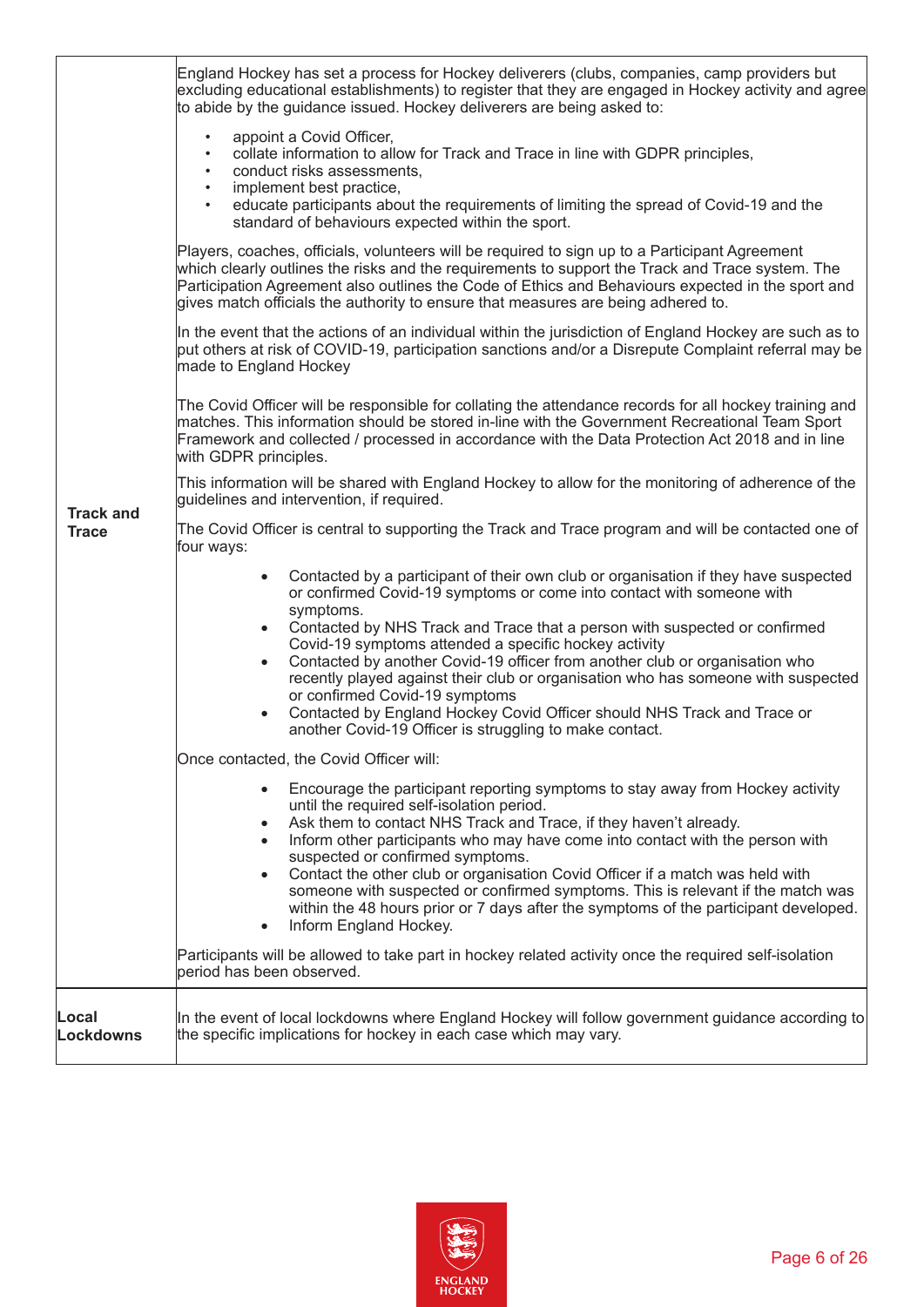|                                                    | All players, officials, volunteers and spectators must undergo a self-assessment for any Covid-19-<br>symptoms. No-one should leave home to participate in any form of hockey if they, or someone they<br>live with, has any of the following:                                                                                                                                                                                                                        |
|----------------------------------------------------|-----------------------------------------------------------------------------------------------------------------------------------------------------------------------------------------------------------------------------------------------------------------------------------------------------------------------------------------------------------------------------------------------------------------------------------------------------------------------|
| Pre-<br>attendance<br>official<br>symptom<br>check | A high temperature (above 37.8 °C);<br>A new, continuous cough<br>A loss of, or change to, their sense of smell or taste<br>$\bullet$                                                                                                                                                                                                                                                                                                                                 |
|                                                    | This check should be done before each hockey session and must be recorded in regular risk<br>assessments. Some clubs may wish to have this completed in the form of an online or paper<br>questionnaire at the start of sessions. If symptoms are checked at the start of a session rather than<br>in advance, this should be completed on arrival before the player mixes with others, so that if they<br>have symptoms there is no chance of others being affected. |
|                                                    | Should an individual have demonstrated any such symptoms, they must not participate. Instead<br>they should follow NHS and PHE guidance on self-isolation: https://www.nhs.uk/conditions/<br>coronavirus-covid-19/symptoms/                                                                                                                                                                                                                                           |
|                                                    | Anyone who has already been instructed to self-isolate by a health care practitioner or PHE should<br>continue to follow this advice and may not participate.                                                                                                                                                                                                                                                                                                         |
|                                                    | Participants (or parents) will be made aware of any increased risk associated with taking part in<br>activity, based on the assessment undertaken by the club. They should also be strongly advised<br>to comply with public health restrictions and avoid high risk behaviour outside the sports setting to<br>reduce the risk to their fellow participants when they do attend.                                                                                     |
|                                                    | England Hockey guidance will encourage all participants to follow best practice for travel including                                                                                                                                                                                                                                                                                                                                                                  |
|                                                    | minimising use of public transport. Participants should walk or cycle if possible. People from a<br>household or support bubble can travel together in a vehicle.                                                                                                                                                                                                                                                                                                     |
|                                                    | If participants do have to travel with people outside of their household or support bubble they<br>should try to:                                                                                                                                                                                                                                                                                                                                                     |
|                                                    | share the transport with the same people each time<br>$\bullet$<br>keep to small groups of people at any one time<br>$\bullet$                                                                                                                                                                                                                                                                                                                                        |
| <b>Travel to</b>                                   | open windows for ventilation<br>$\bullet$<br>face away from each other<br>$\bullet$                                                                                                                                                                                                                                                                                                                                                                                   |
| training and<br>matches                            | clean the car between journeys using standard cleaning products - including door handles<br>$\bullet$<br>and other areas that people may touch                                                                                                                                                                                                                                                                                                                        |
|                                                    | ask the driver and passengers to wear a face covering<br>$\bullet$<br>consider seating arrangements to maximise distance between people in the vehicle - this<br>$\bullet$<br>may mean using more than one coach or minibus, for example, if possible                                                                                                                                                                                                                 |
|                                                    | wear face coverings on coaches or minibuses<br>$\bullet$<br>require regular hand sanitisation by passengers on a coach or minibus<br>$\bullet$                                                                                                                                                                                                                                                                                                                        |
|                                                    | Limit the time spent at garages, petrol stations and motorway services<br>$\bullet$<br>Keep distance from other people and if possible, pay by contactless<br>$\bullet$                                                                                                                                                                                                                                                                                               |
|                                                    | wash hands for at least 20 seconds or sanitise hands often, and always when exiting or re-<br>entering the vehicle                                                                                                                                                                                                                                                                                                                                                    |
|                                                    | When finishing the journey participants should wash their hands for at least 20 seconds or<br>$\bullet$<br>sanitise their hands as soon as possible                                                                                                                                                                                                                                                                                                                   |
|                                                    | EH's guidance for clubs considers further mitigations to ensure safe arrival at venues including:                                                                                                                                                                                                                                                                                                                                                                     |
|                                                    | All players, officials, volunteers and spectators must undergo a self-assessment for any<br>Covid-19- symptoms.                                                                                                                                                                                                                                                                                                                                                       |
|                                                    | Putting up clear signage so people can find their destination quickly.<br>Reviewing how people walk through the clubhouse and adjust if necessary, to reduce<br>congestion and contact between users.<br>Regulating entry to the clubhouse to avoid overcrowding outside the entrance/toilets/                                                                                                                                                                        |
|                                                    | catering facility.                                                                                                                                                                                                                                                                                                                                                                                                                                                    |

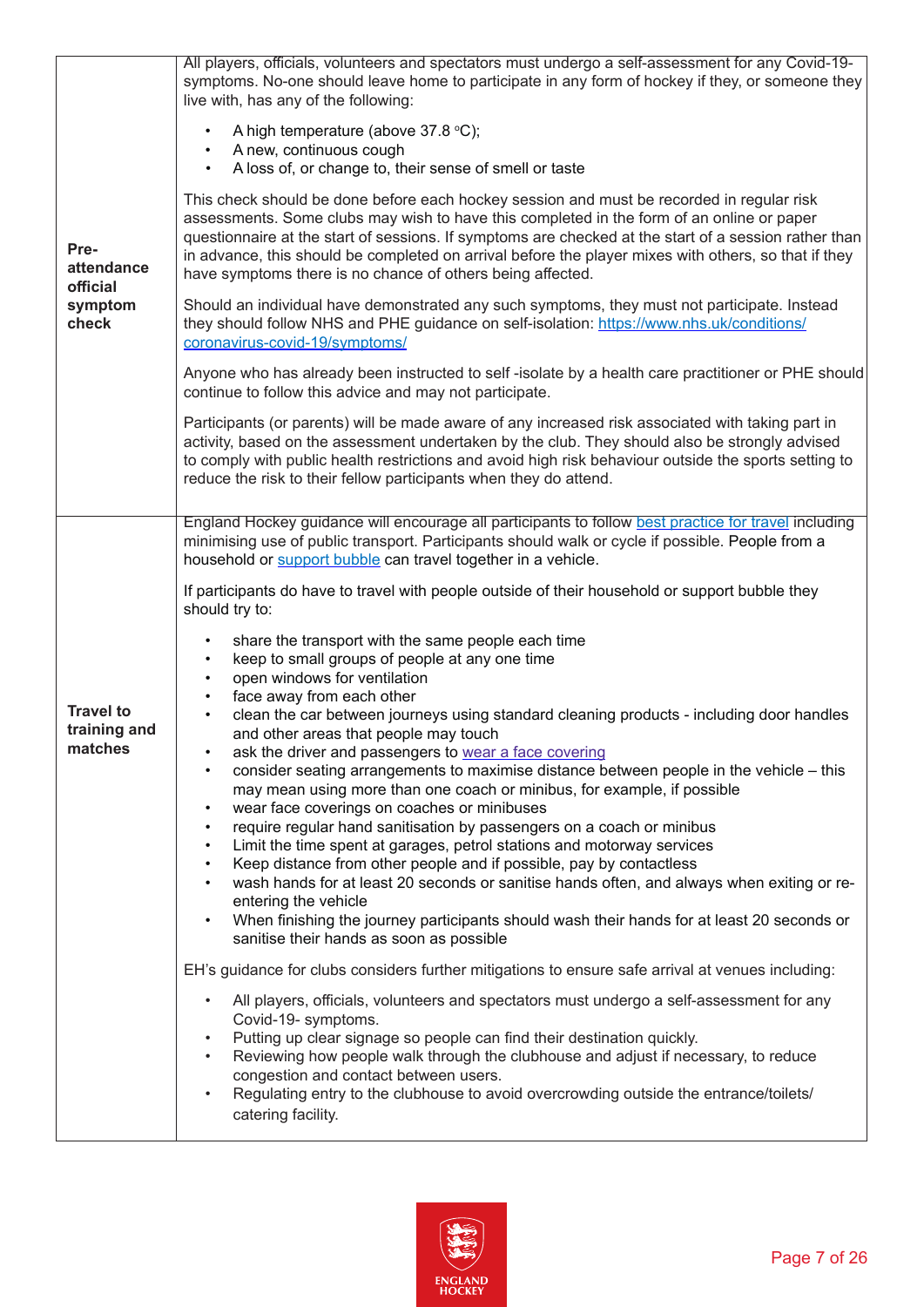|                   | Clubs should strictly limit the time spent congregating at a venue before activity begins. Meet-up                                                                                                      |
|-------------------|---------------------------------------------------------------------------------------------------------------------------------------------------------------------------------------------------------|
|                   | times should reflect this. This includes arriving changed and ready to begin the warmup, if possible,<br>to minimise time spent waiting or in changing rooms and may be aided by staggering of arrival. |
|                   | Clubs should provide hand sanitisers at the entrance and exit of club houses and pitches and<br>advise users to bring their own hand sanitiser, marked with their own name.                             |
| <b>Arrival at</b> | England Hockey's guidance for clubs considers further mitigations to ensure safe arrival at venues<br>including:                                                                                        |
| <b>venues</b>     | All players, officials, volunteers and spectators must undergo a self-assessment for any<br>Covid-19- symptoms                                                                                          |
|                   | Putting up clear signage so people can find their destination quickly                                                                                                                                   |
|                   | Reviewing how people walk through the clubhouse and adjust if necessary, to reduce<br>$\bullet$<br>congestion and contact between users                                                                 |
|                   | Regulating entry to the clubhouse to avoid overcrowding                                                                                                                                                 |
|                   | Applying appropriate markings where necessary to manage queues, e.g. outside the                                                                                                                        |
|                   | entrance / toilets / catering facility                                                                                                                                                                  |
|                   | The Covid Officer for the organising body should ensure that before any training or match there                                                                                                         |
| <b>Safety</b>     | is a short briefing reminding participants of their responsibilities aligned to the England Hockey<br>guidance.                                                                                         |
| <b>Briefing</b>   | The Covid Officer is ultimately responsible for ensuring this occurs but can delegate the<br>responsibility to coaches or team captains.                                                                |
|                   |                                                                                                                                                                                                         |

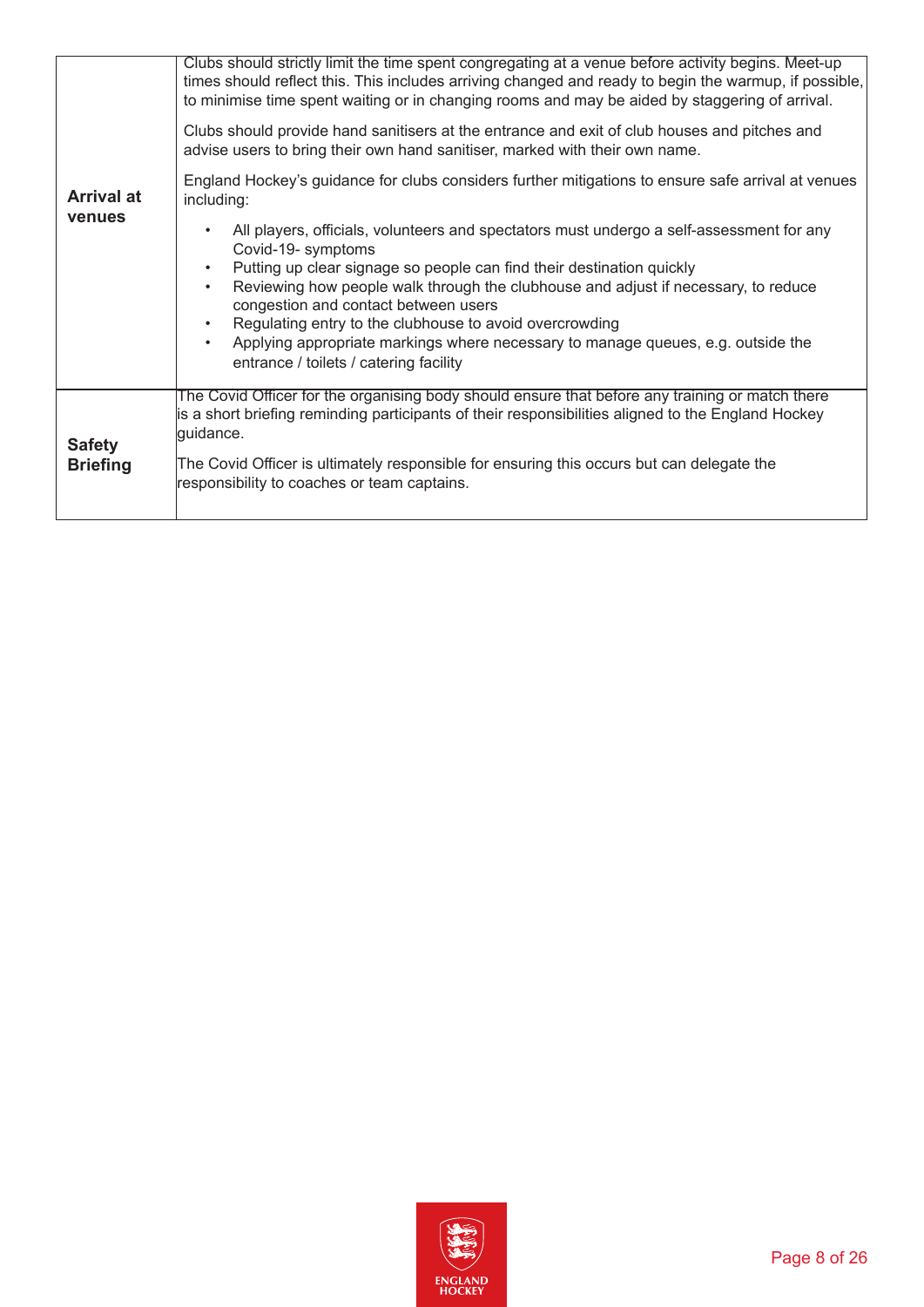| <b>DURING ACTIVITY</b>                                    |                                                                                                                                                                                                                                                                                                                                                                                                                                                                                                                                                                                                                                                                                                                                                                                                                                                                                                                                                                                                                                                                                                                                                                                   |
|-----------------------------------------------------------|-----------------------------------------------------------------------------------------------------------------------------------------------------------------------------------------------------------------------------------------------------------------------------------------------------------------------------------------------------------------------------------------------------------------------------------------------------------------------------------------------------------------------------------------------------------------------------------------------------------------------------------------------------------------------------------------------------------------------------------------------------------------------------------------------------------------------------------------------------------------------------------------------------------------------------------------------------------------------------------------------------------------------------------------------------------------------------------------------------------------------------------------------------------------------------------|
| <b>Social</b><br>distancing in<br>competitive<br>training | Competitive contact training can take place for all participants, in an outdoor setting provided this<br>takes place in discrete groups of no more than 30 (including coaches).<br>Clubs should determine the appropriate ratio of coaches to participants, following the relevant<br>England Hockey safeguarding policy. Sessions might include multiple groups of 30 but only if they<br>can be appropriately socially distanced from each other.<br>In an indoor setting the venue capacity must be followed in line with the indoor sports guidance<br>and social distancing maintained in any breaks in play/training.<br>In all settings before and after the session, during team talks and, in any breaks, all participants<br>should practise social distancing.<br>Any spectators at training sessions (including parents and carers) must be restricted to discrete six<br>person gathering limits and spread out, in line with wider government guidance.<br>Competitive contact match play (11-a-side or small sided) is now permitted, however, in all settings<br>before during and after participants should practise social distancing as outlined in this plan. |
| <b>Social</b><br>distancing in<br>match<br>play           | Substitutes and coaches are permitted but must socially distance on the touchline or in the dugout.<br>Any spectators at matches (including parents and carers) must be restricted to discrete six person<br>gathering limits and spread out, in line with wider government guidance.<br>During warmups and cool downs, participants should practice social distancing where possible.                                                                                                                                                                                                                                                                                                                                                                                                                                                                                                                                                                                                                                                                                                                                                                                            |
| <b>Social</b><br>distancing<br>during breaks              | All participants must remain socially distanced during breaks in play with spaced areas for<br>equipment and refreshment storage for each individual including officials and substitutes. Coaching<br>staff and substitutes, should, for example, spread out and avoid sharing a dug out or bench if<br>social distancing cannot be observed.<br>Water bottles or other refreshment containers should in no circumstances be shared. Participants<br>are advised to bring their own drinks or refreshments, in a named container.<br>After activity participants must maintain government mandated social distancing for social<br>interaction. This includes in any available changing rooms, showers, and any clubhouse facilities or<br>other venue participants congregate in afterwards.<br>Any payments relating to the fixture (match fees, umpire fees or facilities fees) should where<br>possible be made in a cashless manner.                                                                                                                                                                                                                                         |
| Use of<br>equipment                                       | The sharing of equipment must be avoided where possible. Where equipment is shared,<br>equipment must be cleaned before use by another person.<br>Participants should take their kit home to wash it themselves, rather than have one person<br>handling a large quantity of soiled materials. Where kit absolutely has to be shared or kept<br>together (e.g. last minute stand-in players, shortage of kit, or an essential club function), each<br>person handling it must wash or sanitise their hands immediately after and appropriate cleaning<br>arrangements for the kit must be made.<br>England Hockey will continue to review ongoing Government research and advice on transmission<br>of the virus and ensuring guidance is updated to reflect it.                                                                                                                                                                                                                                                                                                                                                                                                                  |
| <b>Ball transfer</b>                                      | The nature of hockey means that the ball is very infrequently handled. Where the ball goes out of<br>play it should be retrieved by players using their stick or feet. Balls should be left for 72 hours or<br>disinfected before and after use.                                                                                                                                                                                                                                                                                                                                                                                                                                                                                                                                                                                                                                                                                                                                                                                                                                                                                                                                  |
| <b>Match officials</b><br>and team staff                  | Match officials and team staff should observe England Hockey's guidance in the same way as<br>participants are required to. Match officials and team staff must remain socially distanced from<br>players wherever possible.                                                                                                                                                                                                                                                                                                                                                                                                                                                                                                                                                                                                                                                                                                                                                                                                                                                                                                                                                      |

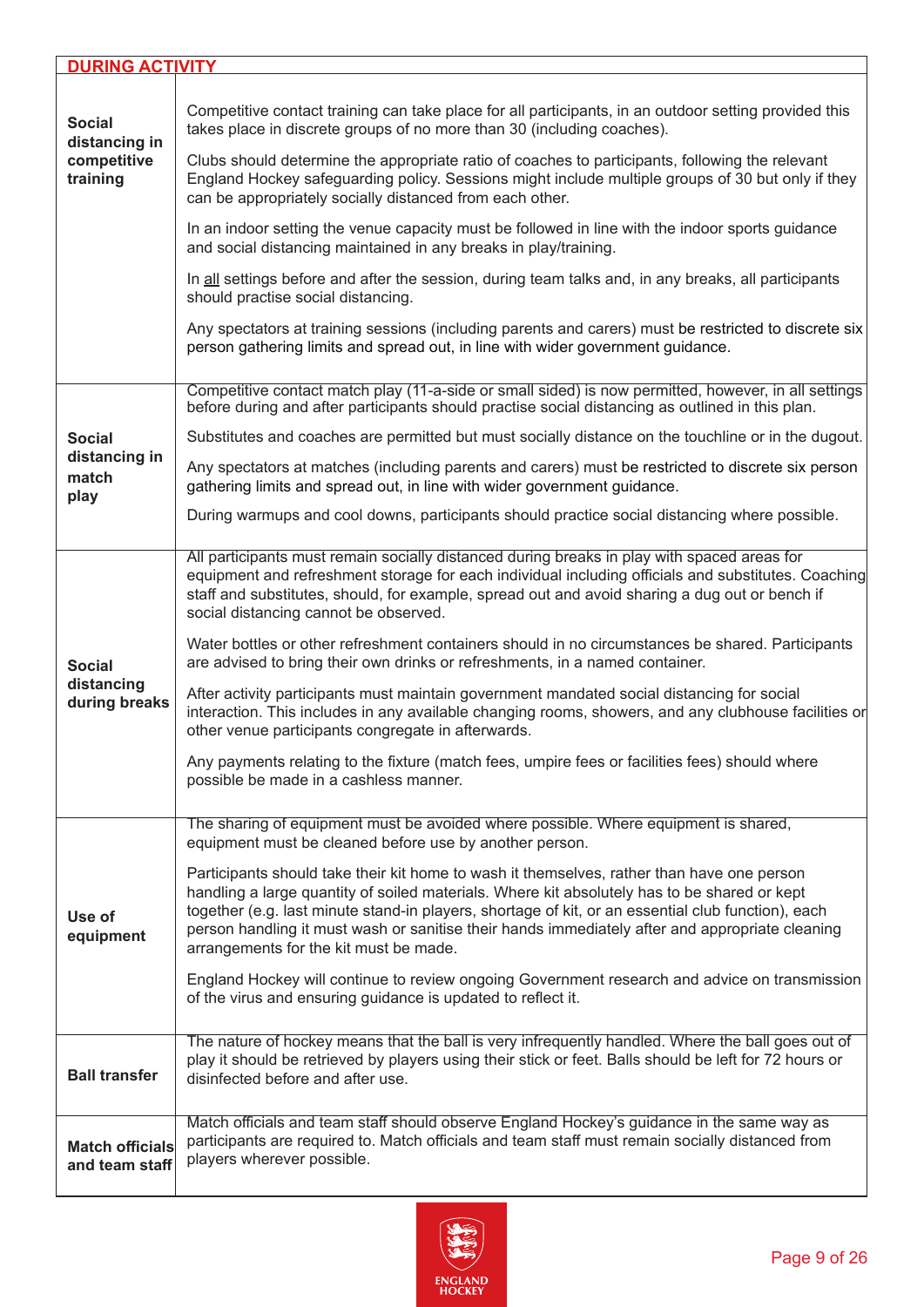|                            | The England Hockey Code of Ethics and Behaviour (Respect) will be adapted to ensure a<br>commitment for all involved to adhere to Covid-19 adaptations.                                                                                                                                                                                                                                                                                     |
|----------------------------|---------------------------------------------------------------------------------------------------------------------------------------------------------------------------------------------------------------------------------------------------------------------------------------------------------------------------------------------------------------------------------------------------------------------------------------------|
| <b>Adherence to</b>        | The Covid Officer for each club will be responsible for communicating the code of behaviour to all<br>players, coaches and volunteers within the club.                                                                                                                                                                                                                                                                                      |
|                            | Match officials will be empowered to ensure measures are adhered to through appropriate<br>sanctions designed by England Hockey.                                                                                                                                                                                                                                                                                                            |
| measures                   | Participants must be clear that they are opting in to participating via the signing of a Participation<br>Agreement as defined in England Hockey's guidance with regard to risk and risk mitigation. This<br>only needs to be done once per player irrespective of setting.                                                                                                                                                                 |
|                            | The Covid Officer for each club for knowing who has and hasn't completed a Participation<br>Agreement. No one should participate in any hockey activity without signing this in advance.                                                                                                                                                                                                                                                    |
| <b>Shouting</b>            | There is an additional risk of infection in close proximity situations where people are shouting or<br>conversing loudly. This particularly applies indoors and when face to face. If possible, players<br>should therefore avoid shouting or raising their voices when facing each other during, before and<br>after games. This will be included within England Hockey's code of behaviour.                                               |
|                            | Injuries during play should still be treated, participant health and safety is of utmost<br>importance. The best form of protection is through rigorous cleaning, personal hygiene and regular<br>hand hygiene. An increased frequency of cleaning and disinfection of all surfaces and equipment,<br>using standard household cleaning and disinfection products, will be recommended in England<br>Hockey's supporting guidance.          |
|                            | If a participant gets injured, a member of their household or bubble can assist if present and<br>appropriate, but others (including match officials, team mates and coaches) will still need to socially<br>distance unless a life or limb-threatening injury necessitates compromising guidelines to provide<br>emergency care.                                                                                                           |
|                            | If there is a team physio, first-aider or other medical personnel present, they should be equipped<br>with the appropriate PPE (including face coverings) to protect themselves and others if they need<br>to compromise social-distancing guidelines to provide medical assistance.                                                                                                                                                        |
| <b>Injury</b><br>treatment | After contact with an injured participant, the person who has administered first aid<br>should clean their hands thoroughly with soap and water or alcohol hand sanitiser at the earliest<br>opportunity. This advice is applicable to all situations, regardless of whether there was close<br>contact, or the minimum 2 metre social distancing was maintained. The first aider should also<br>avoid touching their mouth, eyes and nose. |
|                            | Physios or their equivalent, should keep a record of each participant they have come into contact<br>with for track and trace purposes. Further information for those who may need to act as a 'first<br>responder' role in a sports setting, appears here: link                                                                                                                                                                            |
|                            | If a participant becomes symptomatic during the activity, they should immediately<br>remove themselves from the activity and return home as soon as possible. NHS<br>guidance on further management of symptoms should be followed. https://www.nhs.uk/conditions/<br>coronavirus-covid-19/symptoms/further information for those who may need to act as a 'first<br>responder' role in a sports setting.                                   |
| <b>Spectators</b>          | Supporters, parents, and other spectators to remain socially distanced whilst attending<br>events. Spectator groups must be restricted to discrete six person gathering limits and spread out,<br>in line with wider government guidance.                                                                                                                                                                                                   |

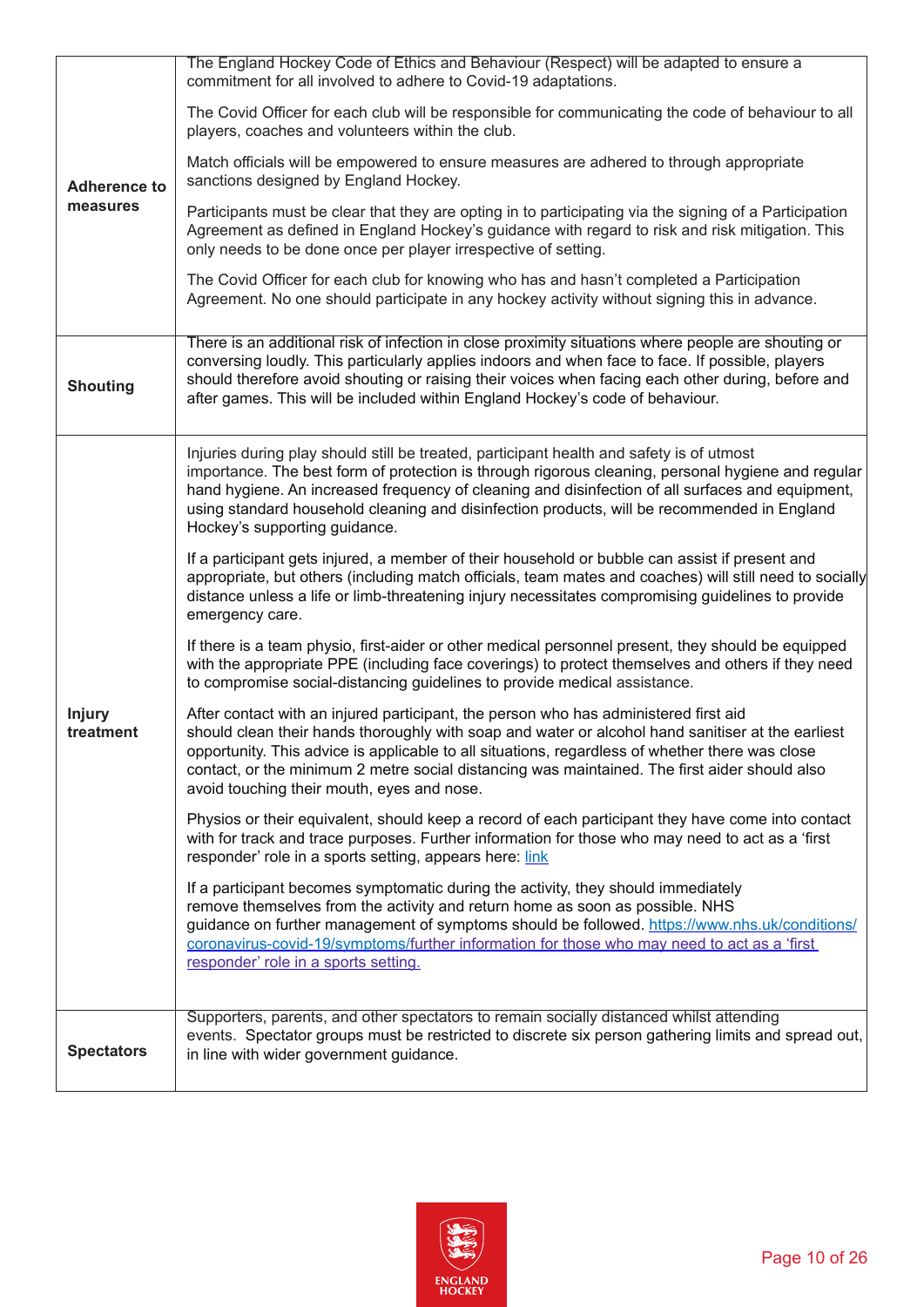## **FACILITY USAGE**

| For sports reliant on third party owned or managed facilities adherence to these guidelines should be<br>worked out collaboratively between club and facility. Each facility or club must have a Covid-19 officer who<br>will be responsible for producing a specific facility operations plan that incorporates a full risk assessment. |                                                                                                                                                                                                                                                                                                                                                                                                                                                                                                                                                                                                                                                                                                                                                                                                                                                                                                                                                                                                                                                                                                                                                                                                                                                                                                                                                                                                                                                                                                                                                                                                                                                                                                                                      |
|------------------------------------------------------------------------------------------------------------------------------------------------------------------------------------------------------------------------------------------------------------------------------------------------------------------------------------------|--------------------------------------------------------------------------------------------------------------------------------------------------------------------------------------------------------------------------------------------------------------------------------------------------------------------------------------------------------------------------------------------------------------------------------------------------------------------------------------------------------------------------------------------------------------------------------------------------------------------------------------------------------------------------------------------------------------------------------------------------------------------------------------------------------------------------------------------------------------------------------------------------------------------------------------------------------------------------------------------------------------------------------------------------------------------------------------------------------------------------------------------------------------------------------------------------------------------------------------------------------------------------------------------------------------------------------------------------------------------------------------------------------------------------------------------------------------------------------------------------------------------------------------------------------------------------------------------------------------------------------------------------------------------------------------------------------------------------------------|
|                                                                                                                                                                                                                                                                                                                                          | All venues must have entry and exit and parking arrangements to venues that ensures social<br>distancing can be maintained.                                                                                                                                                                                                                                                                                                                                                                                                                                                                                                                                                                                                                                                                                                                                                                                                                                                                                                                                                                                                                                                                                                                                                                                                                                                                                                                                                                                                                                                                                                                                                                                                          |
|                                                                                                                                                                                                                                                                                                                                          | Venues must display the appropriate signage to facilitate at all points throughout the facility and<br>car park.                                                                                                                                                                                                                                                                                                                                                                                                                                                                                                                                                                                                                                                                                                                                                                                                                                                                                                                                                                                                                                                                                                                                                                                                                                                                                                                                                                                                                                                                                                                                                                                                                     |
| <b>Movement on</b><br>site                                                                                                                                                                                                                                                                                                               | Venues will implement traffic flow systems where possible and appropriate.                                                                                                                                                                                                                                                                                                                                                                                                                                                                                                                                                                                                                                                                                                                                                                                                                                                                                                                                                                                                                                                                                                                                                                                                                                                                                                                                                                                                                                                                                                                                                                                                                                                           |
|                                                                                                                                                                                                                                                                                                                                          | Venues will outline socially distanced areas for teams, officials and spectators.                                                                                                                                                                                                                                                                                                                                                                                                                                                                                                                                                                                                                                                                                                                                                                                                                                                                                                                                                                                                                                                                                                                                                                                                                                                                                                                                                                                                                                                                                                                                                                                                                                                    |
|                                                                                                                                                                                                                                                                                                                                          | Venues will ensure that all accessible provision within the site and the facility are available.                                                                                                                                                                                                                                                                                                                                                                                                                                                                                                                                                                                                                                                                                                                                                                                                                                                                                                                                                                                                                                                                                                                                                                                                                                                                                                                                                                                                                                                                                                                                                                                                                                     |
| Changing<br>rooms and<br>showers                                                                                                                                                                                                                                                                                                         | Where possible, players must arrive changed and shower at home. Use of changing and shower<br>facilities must follow government advice on the use of indoor facilities when available. (https://<br>www.gov.uk/quidance/working-safely-during-coronavirus-covid-19/providers-of-grassroots-sport-<br>and-gym-leisure-facilities#section-6-4)<br>If these facilities remain closed, exceptions may be made where safety and safeguarding<br>measures require their use. E.g. supporting disability athletes, a child needs a change of clothing<br>etc.                                                                                                                                                                                                                                                                                                                                                                                                                                                                                                                                                                                                                                                                                                                                                                                                                                                                                                                                                                                                                                                                                                                                                                               |
|                                                                                                                                                                                                                                                                                                                                          | Toilets will need to be opened for pre-match, match and for 30mins following.                                                                                                                                                                                                                                                                                                                                                                                                                                                                                                                                                                                                                                                                                                                                                                                                                                                                                                                                                                                                                                                                                                                                                                                                                                                                                                                                                                                                                                                                                                                                                                                                                                                        |
| <b>Toilets</b>                                                                                                                                                                                                                                                                                                                           | Facility providers should consider the following steps:<br>Using signs and posters to build awareness of good handwashing technique, the need to<br>$\bullet$<br>increase handwashing frequency and to avoid touching your face, and to cough or sneeze<br>into a tissue which is binned safely, or into your arm if a tissue is not available.<br>Consider the use of social distancing marking in areas where queues normally form, and<br>the adoption of a limited entry approach, with one in, one out (whilst avoiding the creation of<br>additional bottlenecks).<br>To enable good hand hygiene, consider making hand sanitiser available on entry to toilets<br>where safe and practical, and ensure suitable handwashing facilities including running<br>water and liquid soap and suitable options for drying (either paper towels or hand driers) are<br>available.<br>Setting clear use and cleaning guidance for toilets, with increased frequency of cleaning in<br>line with usage. Use normal cleaning products, paying attention to frequently hand touched<br>surfaces, and consider use of disposable cloths or paper roll to clean all hard surfaces.<br>High ventilation in indoor facilities is paramount to reducing transmission of Covid-19; keep<br>the facilities well ventilated, for example by fixing doors open and opening windows where<br>appropriate.<br>Special care should be taken for cleaning of portable toilets and larger toilet blocks.<br>• Putting up a visible cleaning schedule can keep it up to date and visible.<br>Providing more waste facilities and more frequent rubbish collection. Toilets capacity should<br>be managed via entry and exit as per government quidelines. |
| <b>Hygiene</b>                                                                                                                                                                                                                                                                                                                           | Participants will be encouraged to refrain from spitting or rinsing out their mouths on or around the<br>playing area. Chewing gum should be banned.                                                                                                                                                                                                                                                                                                                                                                                                                                                                                                                                                                                                                                                                                                                                                                                                                                                                                                                                                                                                                                                                                                                                                                                                                                                                                                                                                                                                                                                                                                                                                                                 |
| Post-game                                                                                                                                                                                                                                                                                                                                | Bars and restaurants, including any food or drink facilities inside a clubhouse have been allowed<br>to open from 4 July, in accordance with the latest government <i>quidance</i> .<br>Catering facilities commonly have high levels of usage and contact between workers and users.                                                                                                                                                                                                                                                                                                                                                                                                                                                                                                                                                                                                                                                                                                                                                                                                                                                                                                                                                                                                                                                                                                                                                                                                                                                                                                                                                                                                                                                |
| socialising                                                                                                                                                                                                                                                                                                                              | Therefore, extra consideration must be given to ensure that social distancing remains in place.<br>Detail on this will be included within EH's supporting guidance.                                                                                                                                                                                                                                                                                                                                                                                                                                                                                                                                                                                                                                                                                                                                                                                                                                                                                                                                                                                                                                                                                                                                                                                                                                                                                                                                                                                                                                                                                                                                                                  |

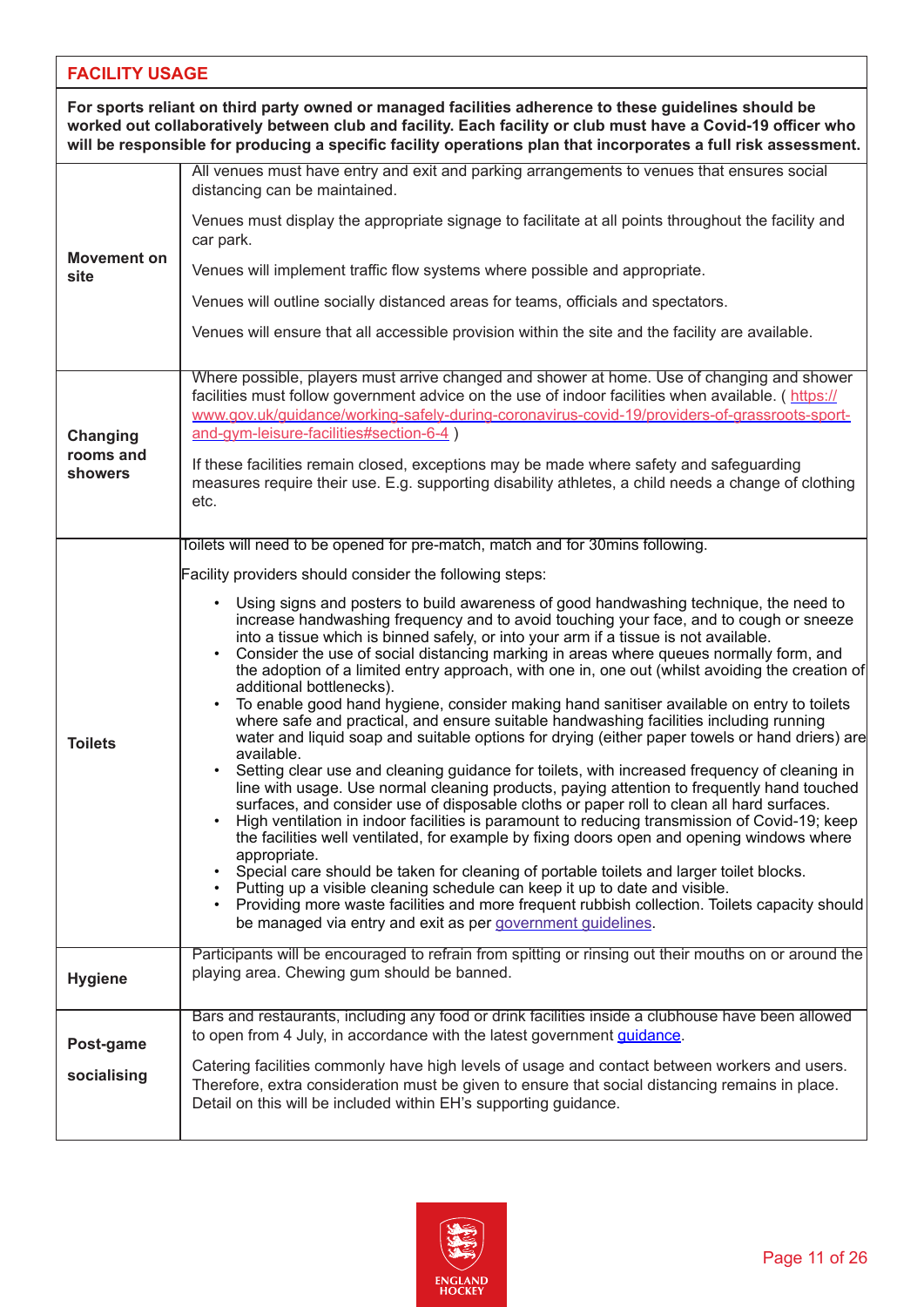| <b>Clubhouse and</b><br>hospitality | Venues will use clubhouses and hospitality facilities in line with government guidance on<br>hospitality settings LINK<br>Groups in clubhouses and hospitality facilities must be restricted to six person gathering limits and<br>spread out, in line with wider government guidance.<br>High ventilation in indoor facilities is paramount to reducing transmission of COVID-19; indoor<br>facilities such as clubhouses and hospitality facilities should be well ventilated, for example by<br>fixing doors open and opening windows where appropriate.<br>If a club chooses to keep their facilities closed, exceptions must be made for essential activity<br>such as provision of first-aid or access to essential equipment for the match. Full detail will be<br>provided in EH's supporting guidance. |
|-------------------------------------|-----------------------------------------------------------------------------------------------------------------------------------------------------------------------------------------------------------------------------------------------------------------------------------------------------------------------------------------------------------------------------------------------------------------------------------------------------------------------------------------------------------------------------------------------------------------------------------------------------------------------------------------------------------------------------------------------------------------------------------------------------------------------------------------------------------------|
| <b>Pitches</b>                      | The International Hockey Federation (FIH) has issued guidance on the safe return to hockey<br>pitches. This is available here: http://www.fih.ch/media/13350090/start-to-plan-now-for-when-your-<br>hockey-field-reopens.pdf<br>The disinfecting of pitches between sessions is not identified as a requirement.                                                                                                                                                                                                                                                                                                                                                                                                                                                                                                |
| Indoor Hockey                       | The provision of indoor hockey is covered by the following guidance: https://www.gov.uk/guidance/<br>working-safely-during-coronavirus-covid-19/providers-of-grassroots-sport-and-gym-leisure-facilities.<br>Whilst indoor hockey can resume government is keen that particular attention is paid to:<br>Clubs or organisations ensuring that the venue operator is following the guidance above.<br>Venues are well ventilated.<br>That capacity rules in terms of number of participants (unique to each facility) are followde.                                                                                                                                                                                                                                                                              |

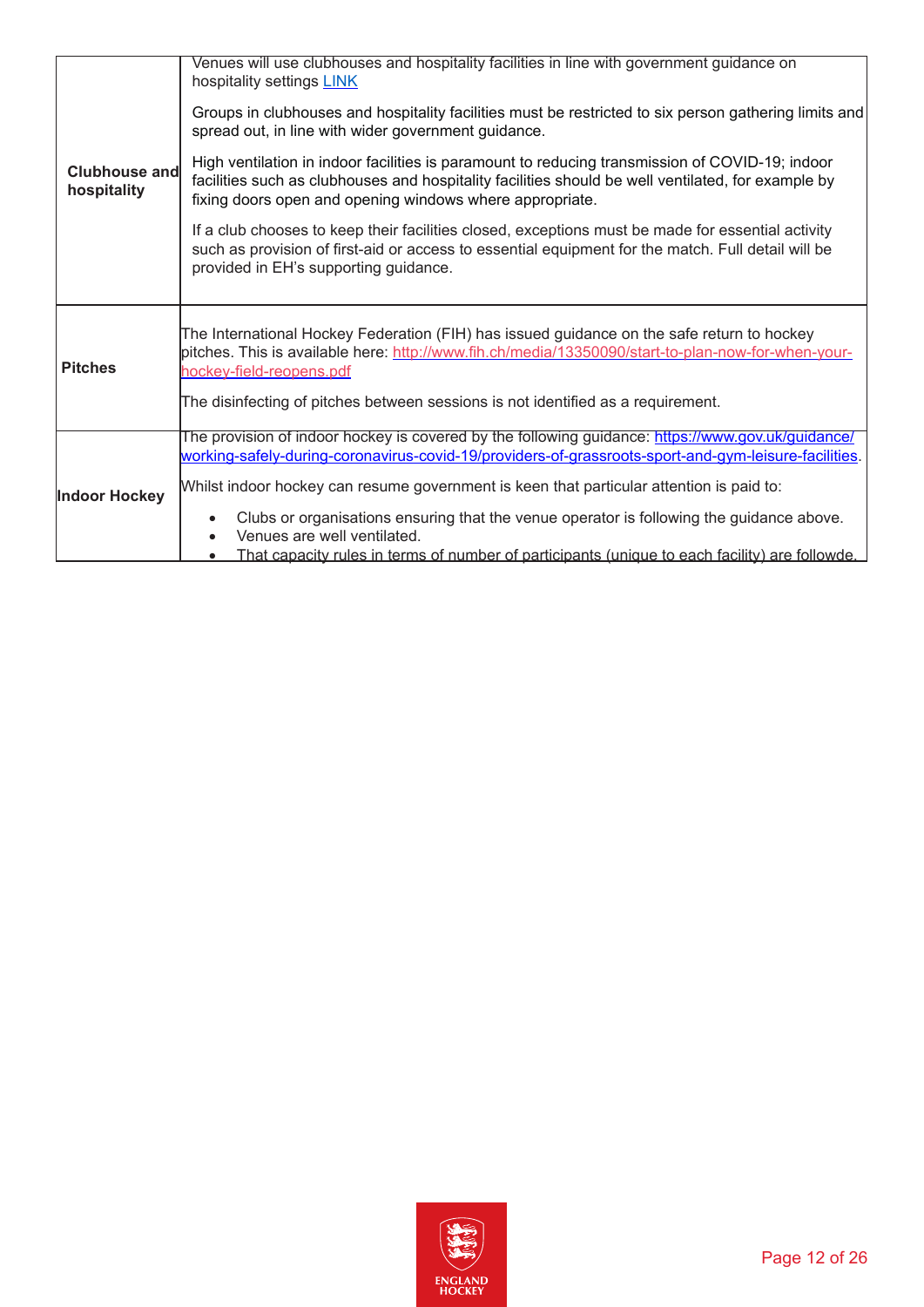# <span id="page-12-0"></span>**Advice for Participants**

- Participants should be made aware of who the Covid-19 Officer is by their club or organisation.
- Preparing to play:
	- $\circ$  Participation Agreement All those looking to get involved in hockey must sign an England Hockey Participation Agreement once where they agree to the terms and conditions and Code of Ethics and Behaviours. They can sign up at [http://www.](http://www.englandhockey.co.uk/covid19) [englandhockey.co.uk/covid19.](http://www.englandhockey.co.uk/covid19) (This link will only be visible once we go live following approval of the Guidance)
	- o Self-Assessment Check This check should be done before each hockey session and participant should declare they are symptom free and haven't been in contact with anyone with suspected or confirmed Covid symptoms within the past 2 weeks.
	- $\circ$  Booking use electronic booking process or pay online to the venue.<br> $\circ$  Hygiene in line with government advice wash hands before and afte
	- Hygiene in line with government advice wash hands before and after activity and regularly use hand sanitiser.
	- o For outdoor hockey the maximum group size involved in one discrete group of close contact is 30, including coaches. More than one group can use a pitch as long as social distancing is maintained.
	- o For indoor hockey the maximum group size is determined by the venue being used but (if large enough) should not exceed 30 in one discrete group.
	- $\circ$  Equipment use your own equipment sticks, balls (mark your own with your initials), gumshield, facemasks (if required), goalkeeping equipment (if appropriate) and ensure water bottles are full on arrival.
	- $\circ$  If you have to used shared equipment disinfect before use and disinfect or leave for 72 hours after use.
	- $\circ$  If you are doing a passing drill only touch any of the balls with your stick. Allow the owner of the balls to collect and disinfect their balls/equipment.
	- $\circ$  Insurance ensure you are suitably insured for the activity you are undertaking, see England Hockey's Health and Safety advice [here](http://www.englandhockey.co.uk/core/core_picker/download.asp?id=20324).
	- o First Aid Provision Ensure suitable provision is available for first aid. St John's Ambulance advice is available [here](https://www.sja.org.uk/get-advice/first-aid-advice/covid-19-advice-for-first-aiders/).
- Access:
	- $\circ$  Travel If at all possible you should travel on your own or in your bubble or household group.
	- o Avoid using public transport unless necessary to do so.
	- $\circ$  You should try not to share a vehicle with those outside your household or social bubble. If you need to do this, try to:

share the transport with the same people each time

keep to small groups of people at any one time

open windows for ventilation

travel side by side or behind other people, rather than facing them, where seating arrangements allow

#### face away from each other

consider seating arrangements to maximise distance between people in the vehicle

clean your car between journeys using standard cleaning products - make sure you clean door handles and other areas that people may touch

ask the driver and passengers to wear a face covering

- o Arrive as close as possible to when you need to be there
- o Check in with your organiser for Track and Trace purposes
- $\circ$  Allow others to leave before you enter the pitch if you need to wait then do so away from the pitch and clear of the gates. Follow one-way systems where they are in place.
- $\circ$  Ensure you leave the pitch before the end of your allotted time so that the space is empty for the next players.
- $\circ$  Arrive changed and ready to play. Shower at home and follow the facility rules on using indoor spaces such as hospitality or toilets.
- o Do not congregate after playing and stay in groups of 6 socially distanced outside of play.
- o Where possible avoid touching gates/fences/goals unless absolutely necessary.

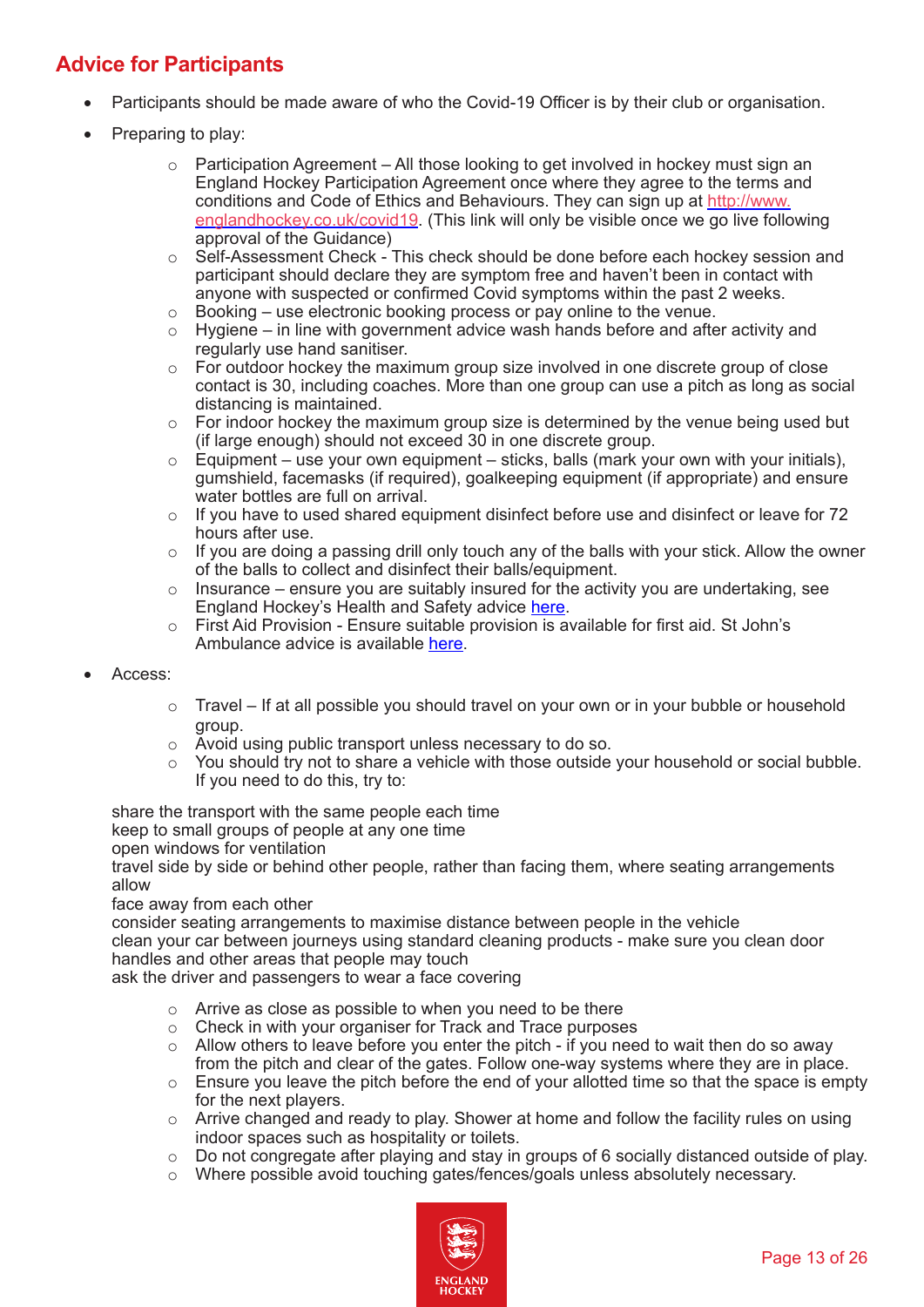- Playing hockey
	- o Outside of playing
		- $\circ$  Follow the government travel advice [here](https://www.gov.uk/guidance/coronavirus-covid-19-safer-travel-guidance-for-passengers).
		- o Socially distance at 2m distancing in maximum sized groups of 6
		- o Clean your hands during breaks
		- o Follow the facility rules when accessing indoor spaces
	- o During play
		- $\circ$  Respect your opposition and umpires
		- o Take Penalty Corners and free hits around the D promptly
		- o Touch the ball with your stick/GK equipment and not your hands
		- o Use your own protective equipment or disinfect before use (e.g. facemasks)
		- $\circ$  Socially distance when play stops
		- o Avoid shouting excessively or spitting.
		- o No handshakes with other players or close contact during goal celebrations
		- o Avoid running training exercises that involve overly repetitive close contact between players.
- After play
	- $\circ$  Equipment and facilities used should be disinfected between sessions. We would recommend only the facility operators moves goals.
	- $\circ$  Good hygiene practice should continue to be followed with equipment disinfected or left for 72 hours.
- Parents/guardians should ideally be limited to one non-participant with strict social distancing between spectators.
	- $\circ$  If you are a junior and undertaking a one to one coaching session a parent / guardian must be present at all times and follow social distancing guidelines.
- If you show symptoms of Covid-19 you should phone NHS Track and Trace and let your club Covid-19 Officer know.

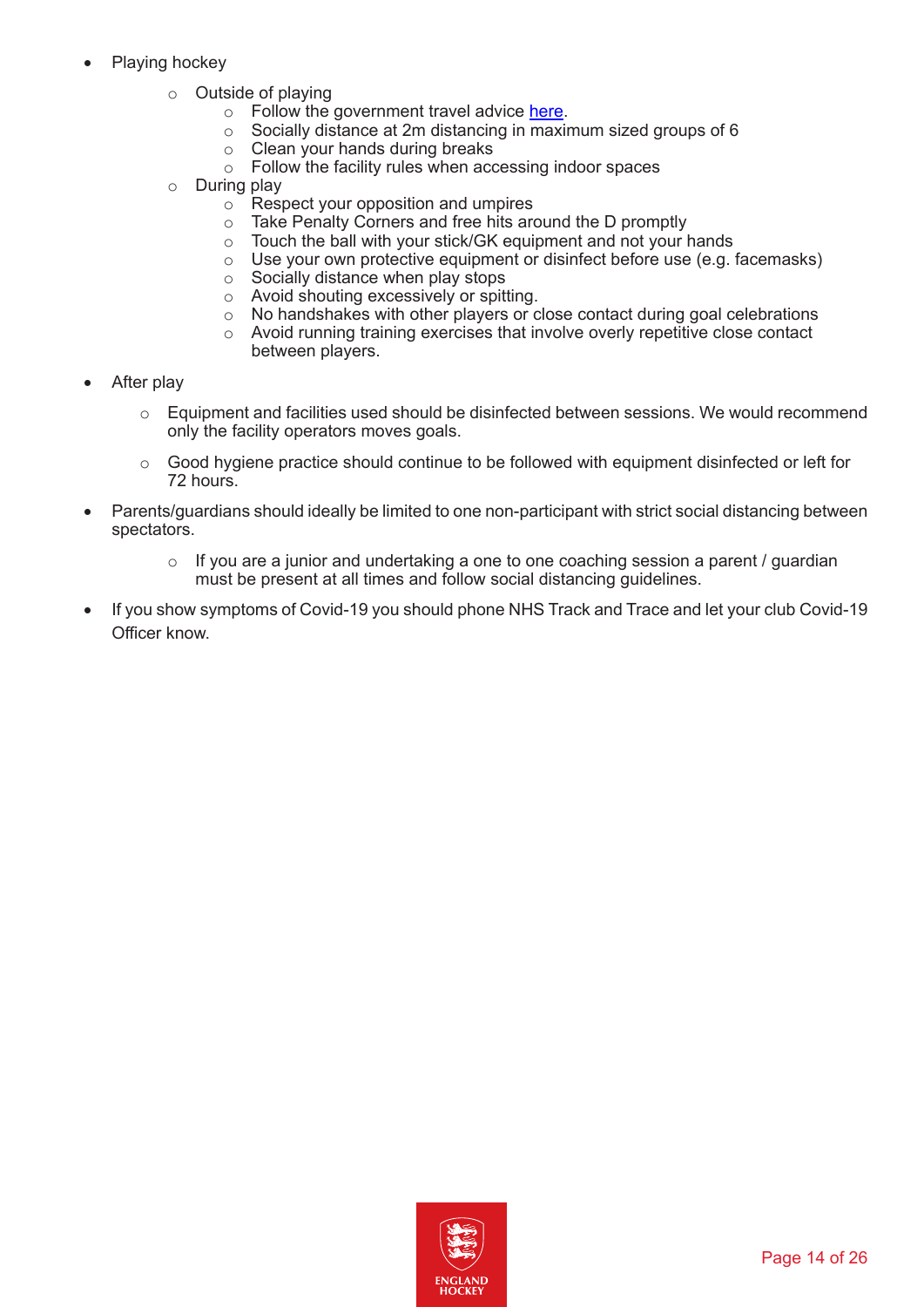# <span id="page-14-0"></span>**Advice for Coaches**

- Coaches must be aware who the Covid-19 Officer is for their organisation and be suitably briefed in the expectation for coaches. Details of the Covid-19 Officer is are in Appendix Two.
- Coaches must sign an England Hockey Participation Agreement which they can sign up at [http://www.](http://www.englandhockey.co.uk/covid19) [englandhockey.co.uk/covid19](http://www.englandhockey.co.uk/covid19) under a new Topic titled Participation Agreement. This will go live once the Guidance is approved.
- Coaches must understand all the expectations placed upon players and play a role ensuring that protocols are followed.
- The maximum group size (including coaches) is 30 for competitive training or match play. More than one group of 30 can use a pitch but must remain separate from the other group. Coaches (that remain socially distanced) can move between groups.
- One to one coaching sessions continue to be allowed and we strongly recommend that parents / carers should be present for sessions involving young people at this time. This is mandatory for one to one coaching sessions. England Hockey advice on safeguarding is [here](http://www.englandhockey.co.uk/page.asp?section=1168§ionTitle=Safeguarding+%26+Protecting+Young+People) and guidance on one to one coaching included in [here](http://www.englandhockey.co.uk/core/core_picker/download.asp?id=12264). Parents should remain in sight of young players at all times whilst maintaining social distancing.
- **Preparation** 
	- $\circ$  Coaches should take all reasonable steps to ensure that sessions are as safe as possible.
	- o A risk assessment should be undertaken.
	- $\circ$  Bookings should be made online or by phone.<br> $\circ$  Coaches must take a register of all attendees to
	- Coaches must take a register of all attendees to ensure any track and trace requirements can be easily fulfilled. This must be shared with the Covid Officer.
- Think about how you divide the pitch if more than one group is using it to ensure there is sufficient space between groups. The aim should be to ensure groups have significant space at all times including starting and finishing sessions. Groups should not mix but coaches can move across groups.
- Social distancing must be maintained outside of competitive training or matches to a distance of at least 2m. Coaches should adapt sessions accordingly following England Hockey guidance. Free online training sessions are being offered to support this.
- Coaches should avoid running training exercises that involve overly repetitive close contact between players.
- There is an additional risk of infection in close proximity situations where people are shouting or conversing loudly. This particularly applies indoors and when face to face. If possible, players should therefore avoid shouting or raising their voices when facing each other during, before and after games. This will be included within England Hockey's code of behaviour.
- **Equipment** 
	- $\circ$  It is recommended that players bring their own personal equipment (sticks and personal protective equipment)
	- o Where this isn't possible and the coach provides them:
		- Fresh balls should be used for each session balls should be stored separately after use and disinfected or stored for at least 72 hours before being used again.
		- Coaches should collect balls or the player return them with stick/feet not hands.<br>No contact between player and other coaching equipment it is recommended
		- No contact between player and other coaching equipment it is recommended that limited equipment is used if possible.
- **First Aid** 
	- $\circ$  Suitable first aid provision should be provided. St John's Ambulance advice is [here.](https://www.sja.org.uk/get-advice/first-aid-advice/covid-19-advice-for-first-aiders/)
- **Communication** 
	- $\circ$  Coaches should regularly remind participants (and parents/guardians where appropriate)

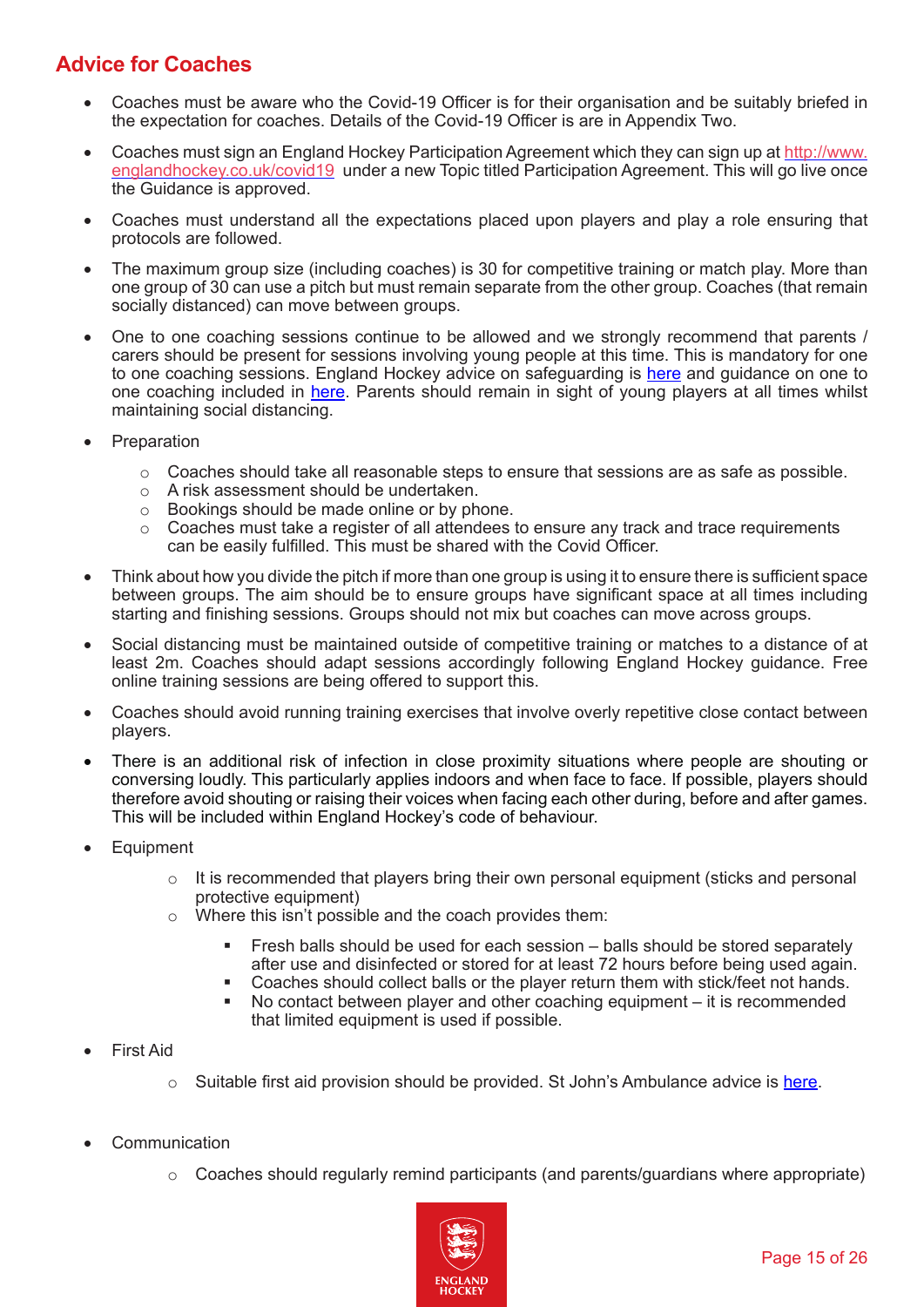of the expectations and standards required.

- $\circ$  Coaches should ensure that the venue has the necessary standards in place before deciding to use the venue and on arrival and departure.
- If you show symptoms of Covid-19 you should contact anyone you have been in contact with so they can self-isolate in line with government guidance.

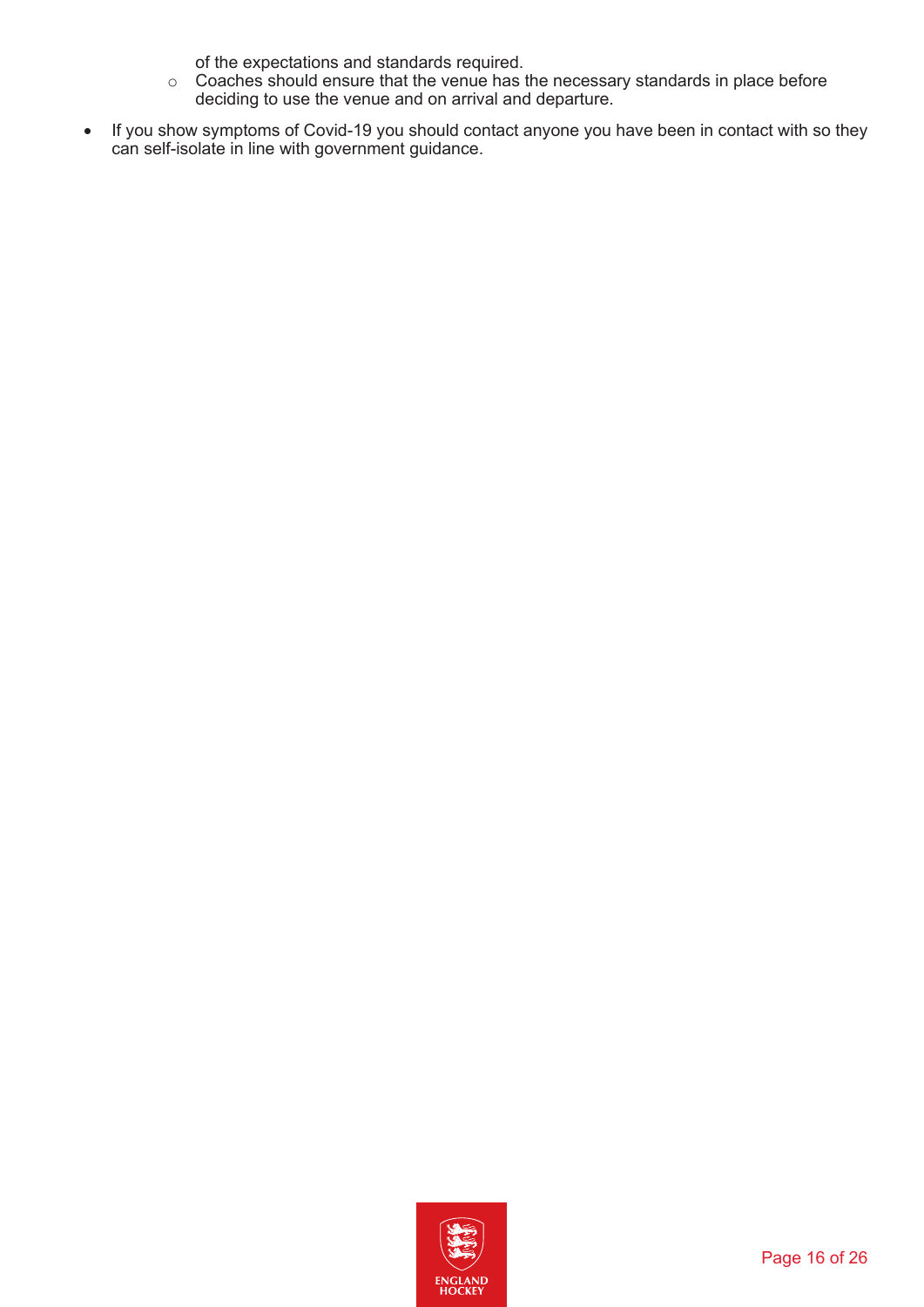# <span id="page-16-0"></span>**Advice for Facility Operators**

- Facilities must ensure that they know who the Covid-19 Officer is for any hockey club or organisation that is using the venue. Details of the responsibilities of the Covid-19 Officer is are in Appendix Two.
- Preparation:
	- o Facilities should carefully follow government advice on facility opening. This should include a Covid-19 Risk Assessment
	- $\circ$  Cleaning suitable cleaning and hygiene arrangements should be put in place.
	- $\circ$  Bookings should be made online or over the phone.<br> $\circ$  Indoor facilities:
	- Indoor facilities:
		- Clubhouses Should only open in line with government advice relating to the opening of indoor facilities and hospitality guidelines.
		- Toilets should be opened in line with guidance but should be cleaned between sessions with appropriate cleaning fluids and water available.
		- Indoor Hockey Venues should follow government advice on the use of indoor facilities ([here\)](https://www.gov.uk/guidance/working-safely-during-coronavirus-covid-19/providers-of-grassroots-sport-and-gym-leisure-facilities).
	- o Outdoor facilities:
		- Prepare for sessions with equipment ready and in right place aiming for there to be no contact for players/coaches with doors, gates, fencing, goals wherever possible.
		- First aid equipment accessible and facility operator or St John's ambulance advice followed. See [here.](https://www.sja.org.uk/get-advice/first-aid-advice/covid-19-advice-for-first-aiders/)
		- Hand sanitisers should be made available and facility operators clean all common use areas in between sessions.
- **Running activity** 
	- $\circ$  Think about how you divide the pitch if more than one group is using it to ensure there is sufficient space between groups. The aim should be to ensure groups have significant space at all times including starting and finishing sessions. Groups should not mix but coaches can move across groups.
	- o It is recommended to leave time between bookings (10 mins) or stagger bookings to allow for minimal opportunity for bottlenecks to occur.
	- $\circ$  Leave gates / doors open and consider a one-way system if possible (in / out)
	- $\circ$  Consider parking arrangements and maintaining distancing wherever possible including marking 2m distancing if you can.
	- o Standard England Hockey safety advice should be followed [here](http://www.englandhockey.co.uk/core/core_picker/download.asp?id=20324).
- **Communication** 
	- $\circ$  Facility operators should provide clear signage and regular reminders for participants of Covid-19 guidelines.
	- o Facility operators should ensure that clear and regular communication is in place with coaches reminding them of standards required.
- **After**
- $\circ$  Facility operators should disinfect equipment and places that have been used.
- If any users of the venue or venue staff show symptoms of Covid-19 you should contact any users of the venue so they can self-isolate in line with government guidance.

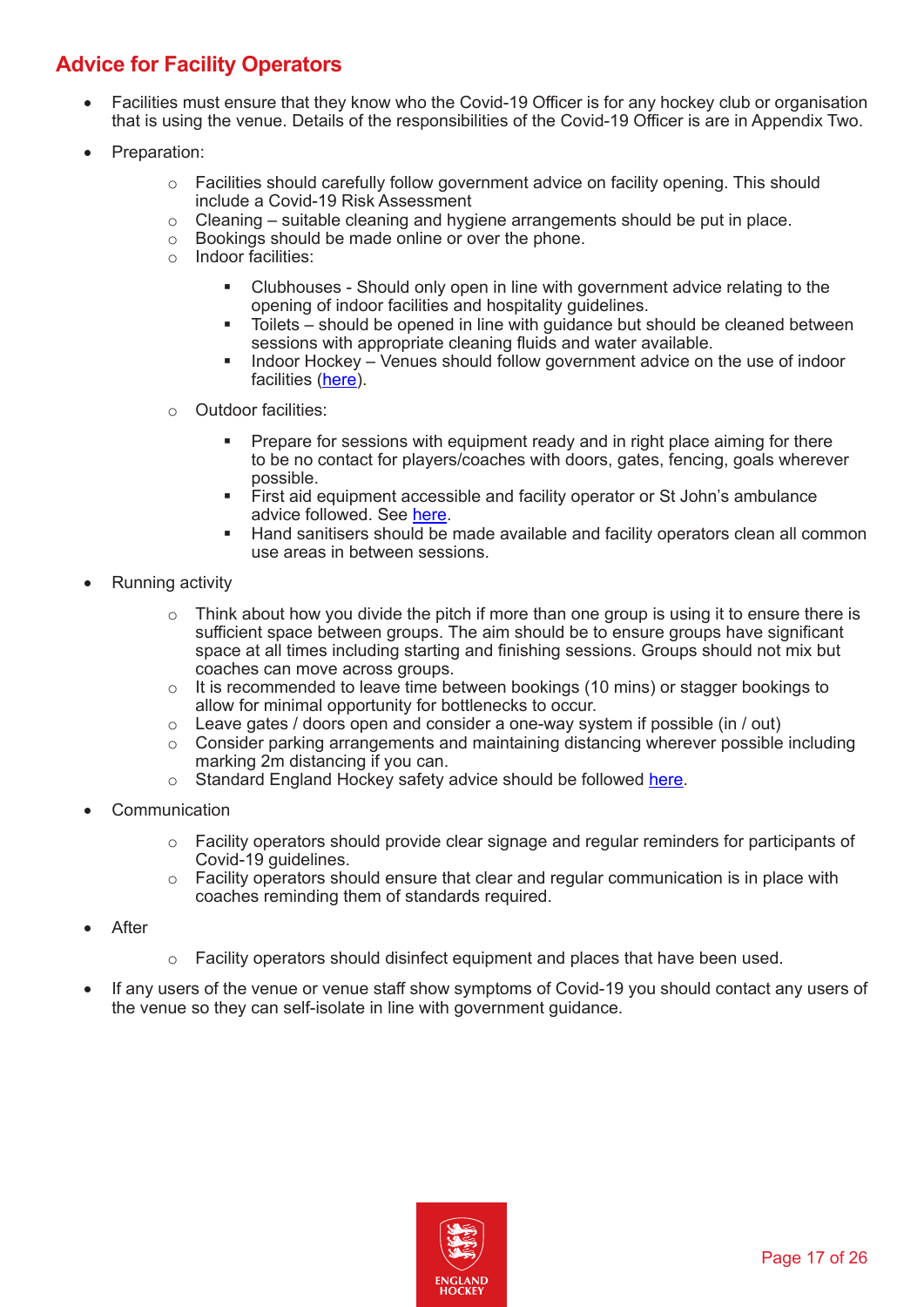# <span id="page-17-0"></span>**Appendix One**

## **Risk Assessment guidance for Clubs/Organisations, July 2020**

#### **Introduction**

All clubs/organisations have a legal duty to take reasonable care to avoid acts or omissions which are a reasonably foreseeable risk. A risk assessment is a systematic review of the tasks, jobs or processes involved when your Club/organisation organises, facilitates and/or hosts hockey activities. The purpose is to identify the significant hazards, the risk of someone being harmed and deciding what further control measures you must take to reduce the risk to an acceptable level.

Risk assessments should cover all risks, including those associated with the COVID-19 pandemic and how the Club/organisation intends to ensure that its members and activities will operate within the Government Guidelines.

The public health crisis is constantly developing; therefore, it is important that clubs/organisations ensure that risk assessments are completed and continually reviewed in light of changing Government guidance, feedback and observations from staff. This may significantly impact Clubs' practices and what measures need to be in place to ensure the safety of all participants.

#### **Risk Assessments**

Club/Organisation officials and coaches should keep the six points below in mind, at all times, to ensure the safety of participants. Clubs/Organisations should review the measures implemented in response to these on a regular basis, particularly when Government advice or guidelines change.

Keep up to date with Government and EH guidelines. Please ensure that they are followed at all times and communicate the guidelines to all individuals connected with your Club or organisation.

Please see the latest EH guidance relating to COVID-19, the Roadmap to Returning to Play and risk assessment checklists & templates here: <http://www.englandhockey.co.uk/covid19>

- 1. Contact the Club/Organisation's insurance provider to ensure that your Club/Organisation is suitably covered to undertake activities in the current public health crisis. For clubs that use Howden's advice is available here:<http://www.ps-hockey.co.uk/>
- 2. Undertake regular risk assessments of the Club/Organisation's activities, ensuring that each one is named, signed and dated by those completing and approving it. Risk assessments are "living documents" and should be updated and reviewed regularly and kept in active use to mitigate any new or changing risks. Undertake specific employee/volunteer risk assessments for anyone undertaking high-risk roles or tasks. EH have provided risk assessment templates relevant to the stage of play and will provide further guidance in line with the move to Steps 4 and 5 of EH's Roadmap to returning to play.
- 3. Adapt activities and update the Club/Organisation's policies in light of any changes to the steps of Returning to Play. Policies to be updated include: Health and Safety Policy; and Data Privacy Policy, to cover the handling of data where Clubs/Organisations capture data about attendees at sessions to aid the NHS Test and Trace service.
- 4. Ensure that everyone board/committee members, coaches, first aiders, volunteers, parents and players - is aware of the Club/Organisation's Covid-19 protocols.
- 5. Do not undertake an activity if the Club/Organisation has any concerns about the safety of club officials and / or participants.

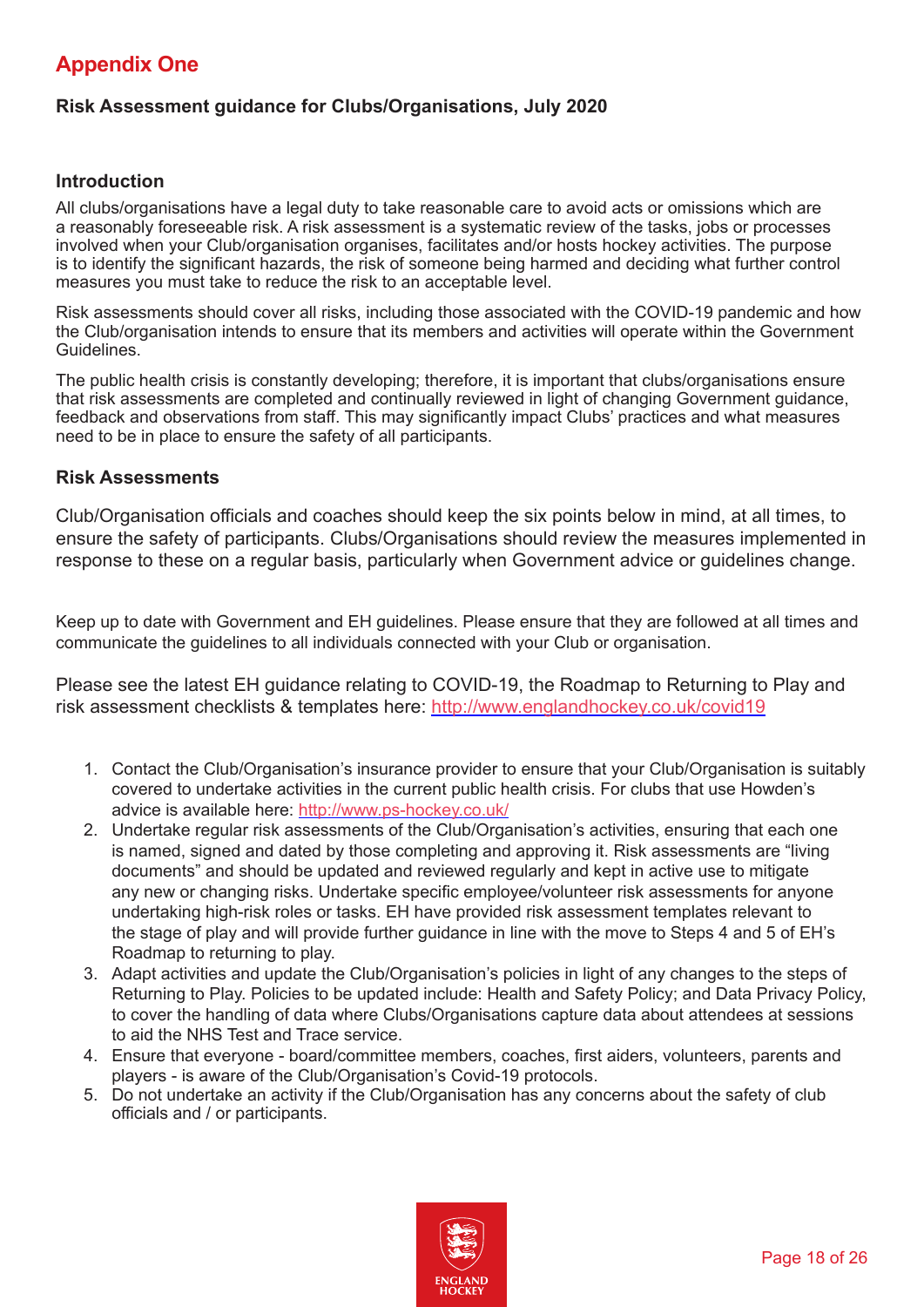## **Communication of risk assessment, policies and procedures specific to Covid-19**

It is essential that all clubs/organisation communicate with their members to share all changes relating directly to the impact of COVID-19. All communication with young people should follow EH's [Communication good practice guidance](http://www.englandhockey.co.uk/core/core_picker/download.asp?id=12264).

Parents/guardians should be told to ensure that their child has their own water bottle, hand sanitiser, sun cream and any necessary medication (e.g. inhaler). All items belonging to their child should be labelled with their name and should not be used by anyone else.

The period of isolation may have caused some young people to become anxious or unsure about resuming activity. Clubs/Organisations should only support their return to hockey when they and their parents/ guardians feel confident for them to do so. Clubs/Organisations should offer to speak to parents/guardians of young people about potential issues if needed and make gradual introductions if needed, particularly when needing to incorporate new protective measures.

For more information on safeguarding young people and the suitability of staff and volunteers please visit [www.englandhockey.co.uk/safe](http://www.englandhockey.co.uk/safe)

#### **Venue**

Key considerations for clubs when drafting a risk assessment:

1. Arrangements required to maintain social distancing.

If the venue is open to the public, consider how this will be managed in relation to the Club/Organisation activity to maintain social distancing

- signage to direct the flow of people to assist social distancing
- ground markings to remind people of social distancing
- reduce congestion at entrances and exits
- access to and from toilet facilities
- one-way systems in/out
- consider how parking arrangements will be affected

#### 2. Facilities

Where possible, players must arrive changed and shower at home. Use of changing and shower facilities must follow government advice on the use of indoor facilities when available. (https:// www.gov.uk/guidance/working-safely-during-coronavirus-covid-19/providers-of-grassroots-sportand-gym-leisure-facilities#section-6-4)

If these facilities remain closed, exceptions may be made where safety and safeguarding

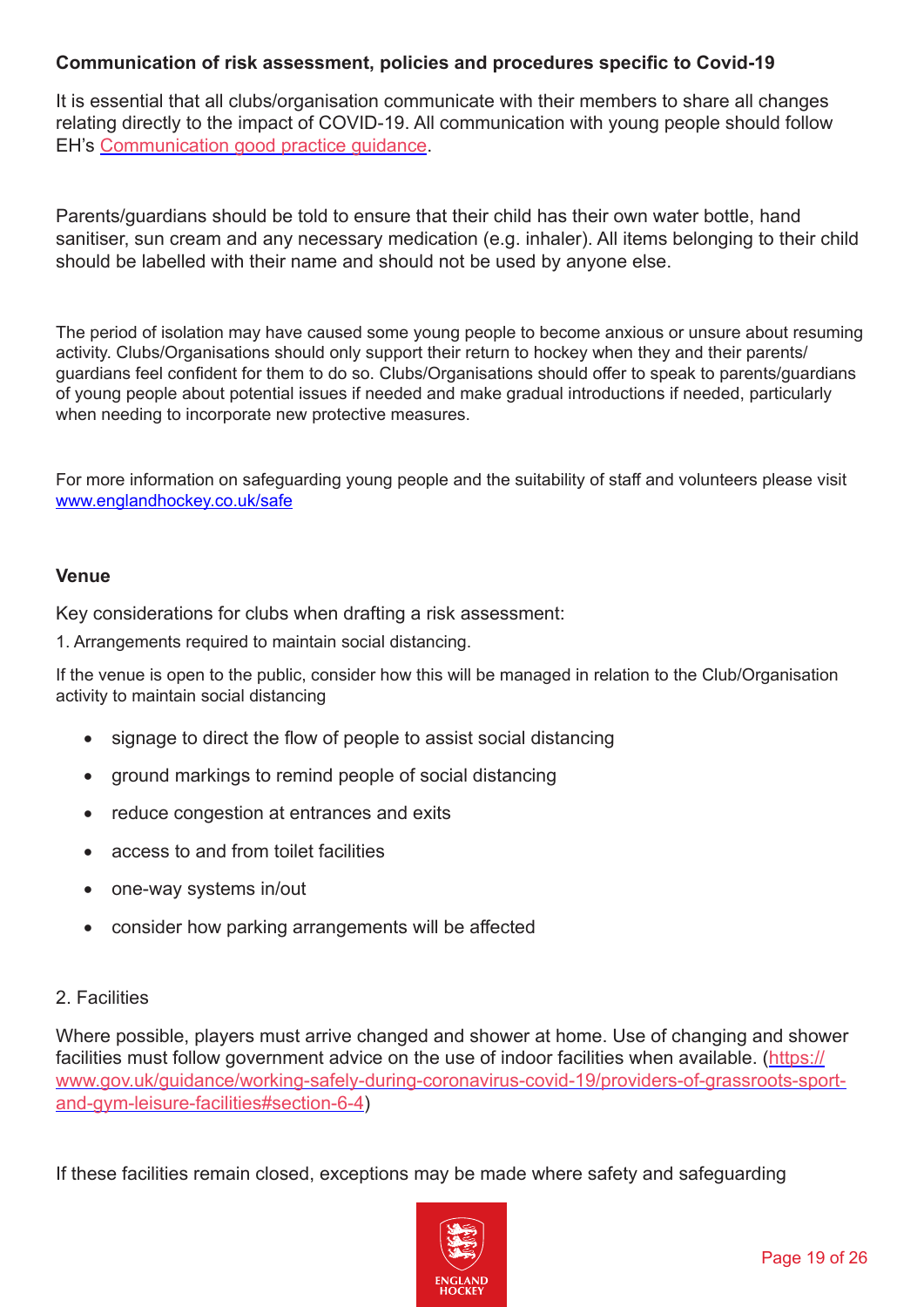measures require their use. E.g. supporting disability athletes, a child needs a change of clothing etc.

Ensure access is still provided to disabled toilets, accessible parking bays and disabled access into facilities

Changes to toilet facilities, their location and accessibility including access to hand washing facilities.

Consider the possibility that individuals may not be able to access a toilet to wash their hands and what alternative access to clean water could be put in place

Toilets will need to be opened for pre-match, match and for 30mins following.

Facility providers should consider the following steps:

- Using signs and posters to build awareness of good handwashing technique, the need to increase handwashing frequency and to avoid touching your face, and to cough or sneeze into a tissue which is binned safely, or into your arm if a tissue is not available.
- Consider the use of social distancing marking in areas where queues normally form, and the adoption of a limited entry approach, with one in, one out (whilst avoiding the creation of additional bottlenecks).
- $\bullet$  To enable good hand hygiene consider making hand sanitiser available on entry to toilets where safe and practical and ensure suitable handwashing facilities including running water and liquid soap and suitable options for drying (either paper towels or hand driers) are available.
- Setting clear use and cleaning guidance for toilets, with increased frequency of cleaning in line with usage. Use normal cleaning products, paying attention to frequently hand touched surfaces, and consider use of disposable cloths or paper roll to clean all hard surfaces.
- High ventilation in indoor facilities is paramount to reducing transmission of Covid-19; keep the facilities well ventilated, for example by fixing doors open and opening windows where appropriate.
- Special care should be taken for cleaning of portable toilets and larger toilet blocks.
- Putting up a visible cleaning schedule can keep it up to date and visible.
- Providing more waste facilities and more frequent rubbish collection. Toilets capacity should be managed via entry and exit as per [government guidelines](https://www.gov.uk/government/publications/coronavirus-covid-19-guidance-on-phased-return-of-sport-and-recreation/guidance-for-providers-of-outdoor-facilities-on-the-phased-return-of-sport-and-recreation)

## 3. Promote good hygiene and regularly clean facilities

- Facilities and equipment must be kept clean  $-$  if the Club has its own venue, ensure regular daily cleaning of the facilities. In particular identify high contact touch points for which should be cleaned on multiple times across the day more regular cleaning (e.g. door handles, grab rails and vending machines). Follow Public Health England guidance for cleaning in non-health care settings and if a Covid-19 case is reported at the facility. [https://](https://www.gov.uk/government/publications/covid-19-decontamination-in-non-healthcare-settings/covid-19-decontamination-in-non-healthcare-settings) [www.gov.uk/government/publications/covid-19-decontamination-in-non-healthcare-settings/](https://www.gov.uk/government/publications/covid-19-decontamination-in-non-healthcare-settings/covid-19-decontamination-in-non-healthcare-settings) [covid-19-decontamination-in-non-healthcare-settings](https://www.gov.uk/government/publications/covid-19-decontamination-in-non-healthcare-settings/covid-19-decontamination-in-non-healthcare-settings).
- direct people where they can wash their hands
- provide signage to remind people of the importance of washing their hands thoroughly

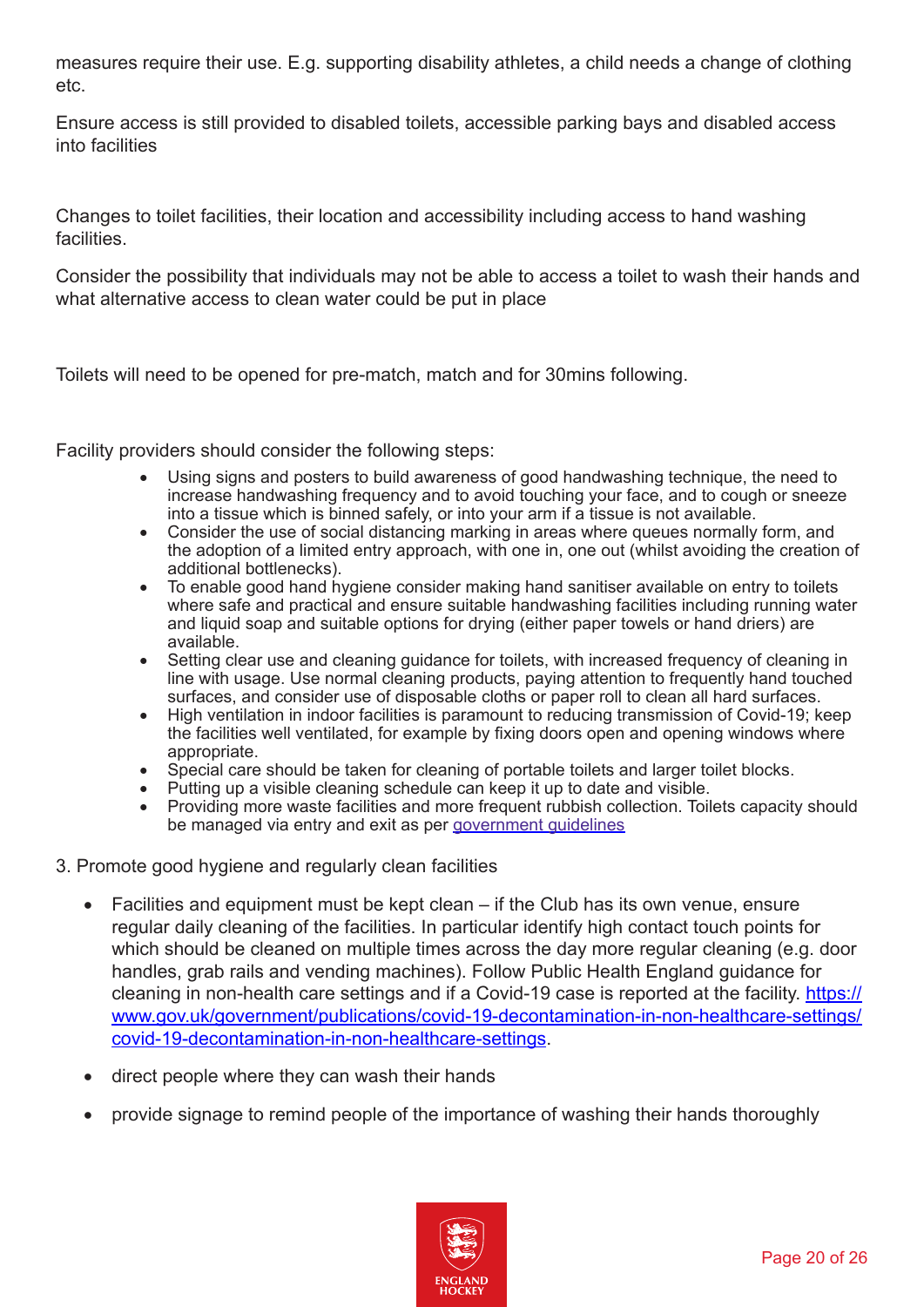- players should be informed that spitting should be avoided, as the main mode of transmission of the virus is in respiratory secretions. In addition, Clubs should consider enforcing a complete ban on chewing gum, as it is either spat out or rolled into a ball and taken out and thus poses a high risk of cross contamination. Club officials may wish to put a disciplinary measure in place in relation to spitting and chewing gum.
- ensure participants bring their own named hand sanitiser for when soap and water is not available (use alcohol-based hand sanitiser)
- provide paper towels for drying hands and sealed bins for placing paper towels and tissues in. If there is any concern that someone may have had symptoms of, or been infected with Covid-19, ensure these are double bagged in line with Government Guidelines.
- If hiring a facility, ask for details on how the facilities are compliant with the Government's guidelines and ensure Clubs officials are familiar with the procedures that should be followed.
- 4. Parents attending

Supporters, parents, and other spectators to remain socially distanced whilst attending events. Spectator groups must be restricted to discrete six person gathering limits and spread out, in line with wider government guidance.

## **Health checks, injuries and illness**

Please refer to medical training and check if a current Medical Emergency Action Plan (MEAP) has been written for the event or venue. See also the EH Safety FAQs at [http://www.englandhockey.](http://www.englandhockey.co.uk/core/core_picker/download.asp?id=20324) [co.uk/core/core\\_picker/download.asp?id=20324](http://www.englandhockey.co.uk/core/core_picker/download.asp?id=20324)

If there is a first aider or other medical personnel present, they should be equipped with the appropriate Personal Protective Equipment (PPE) to protect themselves and others should they need to compromise social distancing guidelines to provide medical assistance. They should have updated themselves on any changes in first aid procedure that will be required as a result of the pandemic. This should be obtained from their training organisation or from Resuscitation Council guidance.

#### *Before travelling to the session*

Clubs/Organisations should request that each participant undertakes the following self-screen check list before travelling to a training session or other hockey activity. If they answer 'yes' to any one of them they should not travel to the training session and follow all applicable

Government Guidance (e.g. call NHS 111). It is important to remember some people can pass on the virus before they develop symptoms, or never have symptoms despite being infectious.

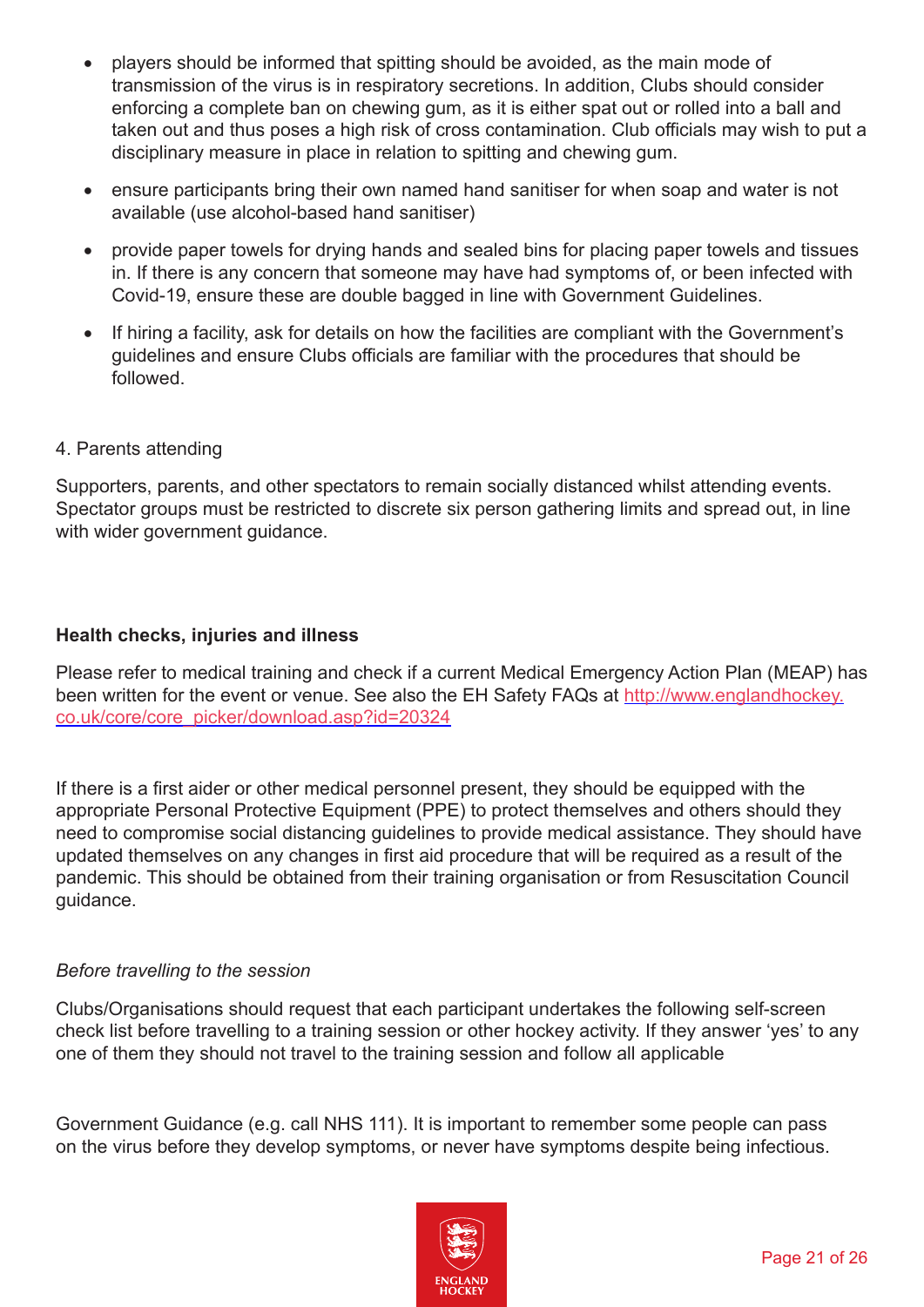Despite everyone's best efforts, these cannot be screened out of training.

## **TABLE 1 SELF SCREEN CHECK LIST PRIOR TO EACH TRAINING SESSION**

**Each participant should self-screen prior to arrival at any activity to ensure they do not have any of the following symptoms (confirmed by a parent for those under age 18), as these are highly suspicious of COVID-19 infection**.

A high temperature (above 37.8ºC)

• some clubs may include on site temperature checking of participants as part of their SOP, this is more relevant to clubs who employ medical staff.

A new continuous cough

Shortness of breath

A sore throat

Loss of or change in normal sense of taste or smell

Feeling generally unwell

Been in close contact with / living with a suspected or confirmed case of COVID-19 in the previous 2 weeks.

#### *Arrival at the venue*

Coaches at the Club/Organisation should check that each participant completed the self-screen check list before attending and if so, if the self-screen checks were negative for all participants. Ensuring everyone understands the importance of this simple process being completed before travelling is essential to avoid potential transmission.

If a participant says they forgot to self-check before their arrival, then the coach should ask them the health check questions before they join any group at the facility. If they answer 'yes' to one or more of the questions, participants must not take part in the activity and should be told to safely return home.

#### *During the session*

Please refer to first aid guidance for how to manage the situation if anyone appears to be symptomatic during the session.

#### *Injuries*

If a player gets injured, a member of their household or support bubble, can aid them if for example they are watching from their car, but others will still need to socially distance unless a life threatening, or serious injury necessitates compromising guidelines to provide emergency care. In all cases, NHS guidance on further management should be followed.

#### *Insurance*

Clubs/Organisations must ensure that the relevant Insurance provisions (public liability and personal accident cover) are in place and that there is suitable cover for training sessions and other hockey activities taking place during the COVID-19 pandemic. See footnote 1.

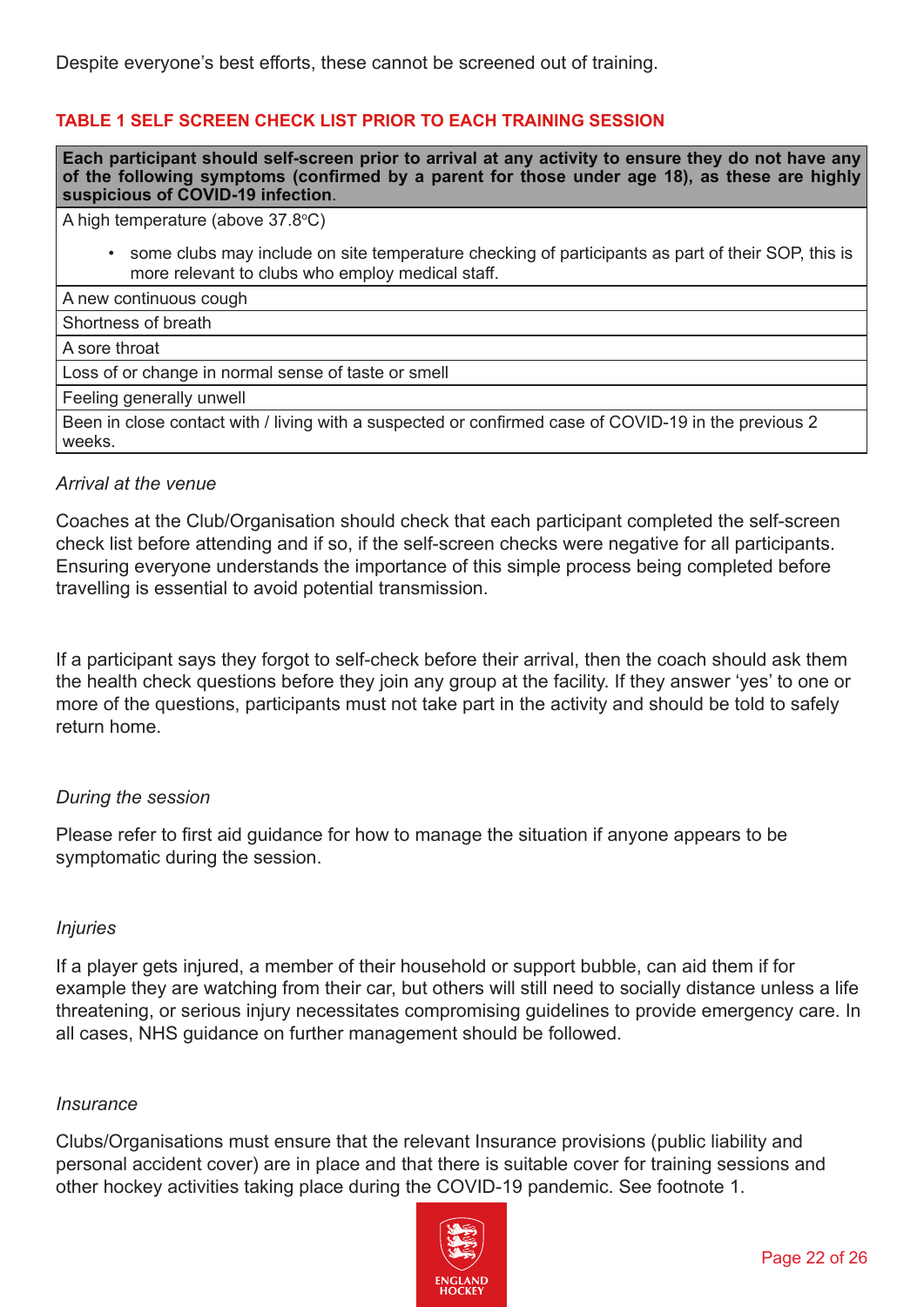Even with the insurance cover, Clubs/Organisations must still follow government guidance, to ensure that they do not risk invalidating their insurance cover.

Clubs/Organisations should review their employee / employer / public liability policies and take specialist advice if necessary.

# **Planning training sessions and other hockey activities**

Please refer to the useful information section for Government Guidance on cleaning in non-health care settings.

Key considerations for clubs/organisations:

- Clean equipment between uses.
- Identify who will regularly maintain the equipment hygiene e.g. balls, cones, goalposts and bibs.
- Thoroughly clean the equipment e.g. balls, cones, goalposts etc.
- Bibs should not be used unless they can be washed between sessions
- Limit sharing of equipment where possible.
- Ensure equipment is handled as little as possible by as few people as possible.
- Each participant should bring to training their own water bottles, sun cream and medication each of which should be clearly labelled with their name.
- Have strict hand hygiene.
- If individuals are going to share equipment, including balls, always ensure the individuals' hands are thoroughly cleansed using alcohol-based hand gel, if clean running water and soap are not available, before and after use.

## *Hockey activity*

Clubs must ensure that participants (coaches and umpires as well as players) sign a participation agreement to abide by the expectations set out by this guidance.

Clubs/Organisations or facility providers must support test and trace efforts by collecting attendance information at both training and matches. This should be stored for a minimum of 21 days in-line with the Government Recreational Team Sport Framework and accessed in line with GDPR guidelines and used only for the purpose of test and trace.

Please follow current UK Government guidance: [https://www.gov.uk/guidance/nhs-test-and-trace](https://www.gov.uk/guidance/nhs-test-and-trace-how-it-workshttps://www.gov.uk/guidance/nhs-test-and-trace-how-it-works)[how-it-workshttps://www.gov.uk/guidance/nhs-test-and-trace-how-it-works](https://www.gov.uk/guidance/nhs-test-and-trace-how-it-workshttps://www.gov.uk/guidance/nhs-test-and-trace-how-it-works)

Clubs/Organisations should carefully plan hockey activity to ensure that it is structured to ensure that the Government guidelines are maintained.

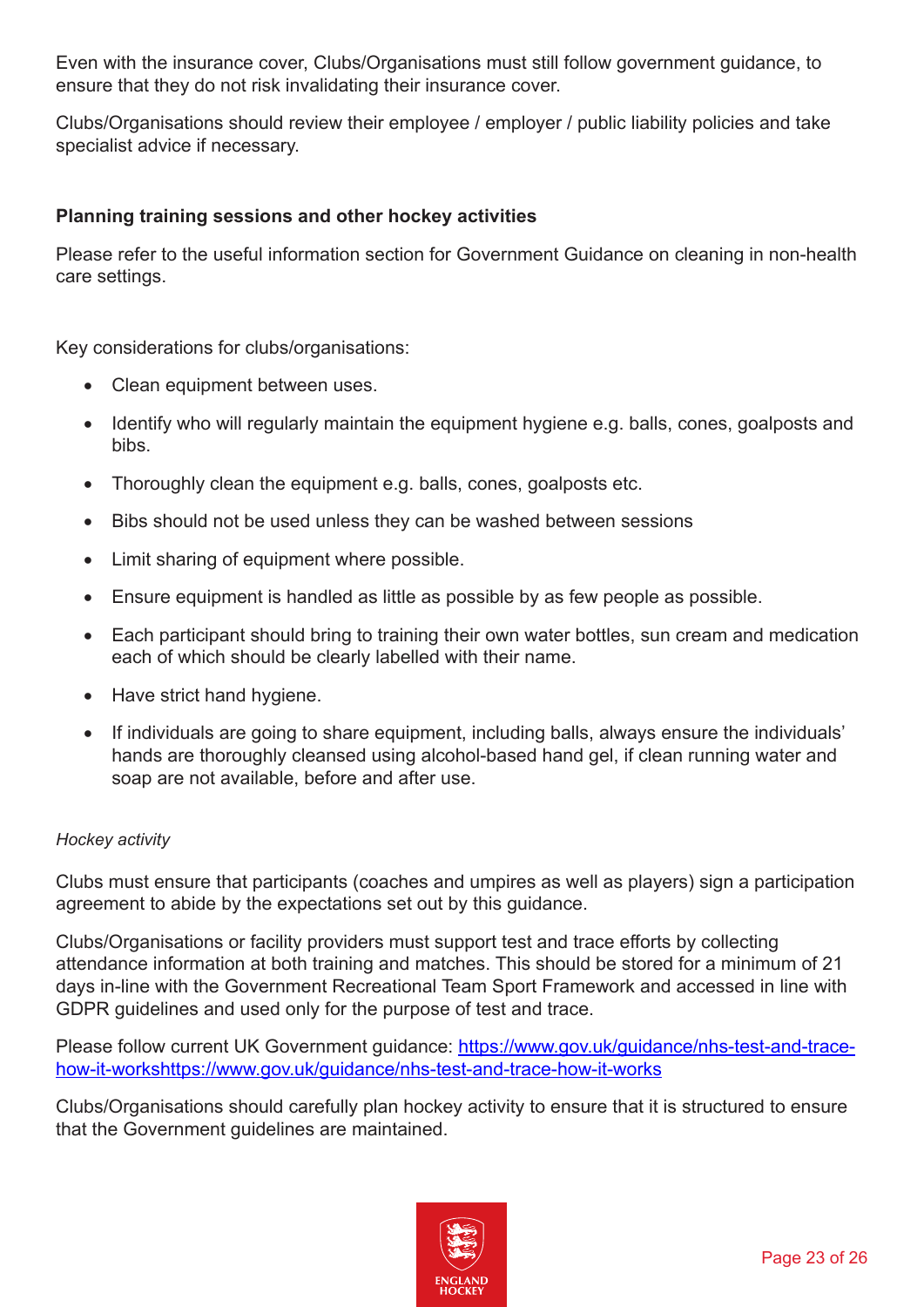Consider whether pitch markings or cones can be put in place to ensure that social distancing is maintained outside of competitive play.

Competitive contact training can take place for all participants, in an outdoor setting provided this takes place in groups of no more than 30 (including coaches).

Clubs/Organisations should determine the appropriate ratio of coaches to participants, following the relevant EH safeguarding policy. Sessions might include multiple groups of 30 but only if they can be appropriately socially distanced from each other.

In all settings before and after the session, and in any breaks, all participants should practise social distancing where possible.

Any spectators at training sessions (including parents and carers) must be restricted to discrete six person gathering limits and spread out, in line with wider government guidance.

If space allows, increase social distancing between players during heavy exertion.

# **Useful information relating to Covid**

The CDC (Centres for Disease Control and Prevention) provides information on how to wash your hands, both with soap and water and hand gel [https://www.cdc.gov/handwashing/when-how](https://www.cdc.gov/handwashing/when-how-handwashing.html)[handwashing.html](https://www.cdc.gov/handwashing/when-how-handwashing.html)

<https://www.gov.uk/government/news/public-information-campaign>

Follow Public Health England guidance for cleaning in non-health care settings and if a Covid-19 case is reported at the facility [https://www.gov.uk/government/publications/covid-19](https://www.gov.uk/government/publications/covid-19-decontamination-in-non-healthcare-settings/covid-19-decontamination-in-non-healthcare-settings) [decontamination-in-non-healthcare-settings/covid-19-decontamination-in-non-healthcare-settings](https://www.gov.uk/government/publications/covid-19-decontamination-in-non-healthcare-settings/covid-19-decontamination-in-non-healthcare-settings)

Government's guidance on the return of sport [https://www.gov.uk/government/publications/](https://www.gov.uk/government/publications/coronavirus-covid-19-guidance-on-phased-return-of-sport-and-recreation/guidance-for-providers-of-outdoor-facilities-on-the-phased-return-of-sport-and-recreation) [coronavirus-covid-19-guidance-on-phased-return-of-sport-and-recreation/guidance-for-providers](https://www.gov.uk/government/publications/coronavirus-covid-19-guidance-on-phased-return-of-sport-and-recreation/guidance-for-providers-of-outdoor-facilities-on-the-phased-return-of-sport-and-recreation)[of-outdoor-facilitiesEHcilities-on-the-phased-return-of-sport-and-recreation](https://www.gov.uk/government/publications/coronavirus-covid-19-guidance-on-phased-return-of-sport-and-recreation/guidance-for-providers-of-outdoor-facilities-on-the-phased-return-of-sport-and-recreation)

NB This risk assessment does not include travel, trips and tournaments for teams or overnight accommodation as these are currently not allowed under Government guidelines.

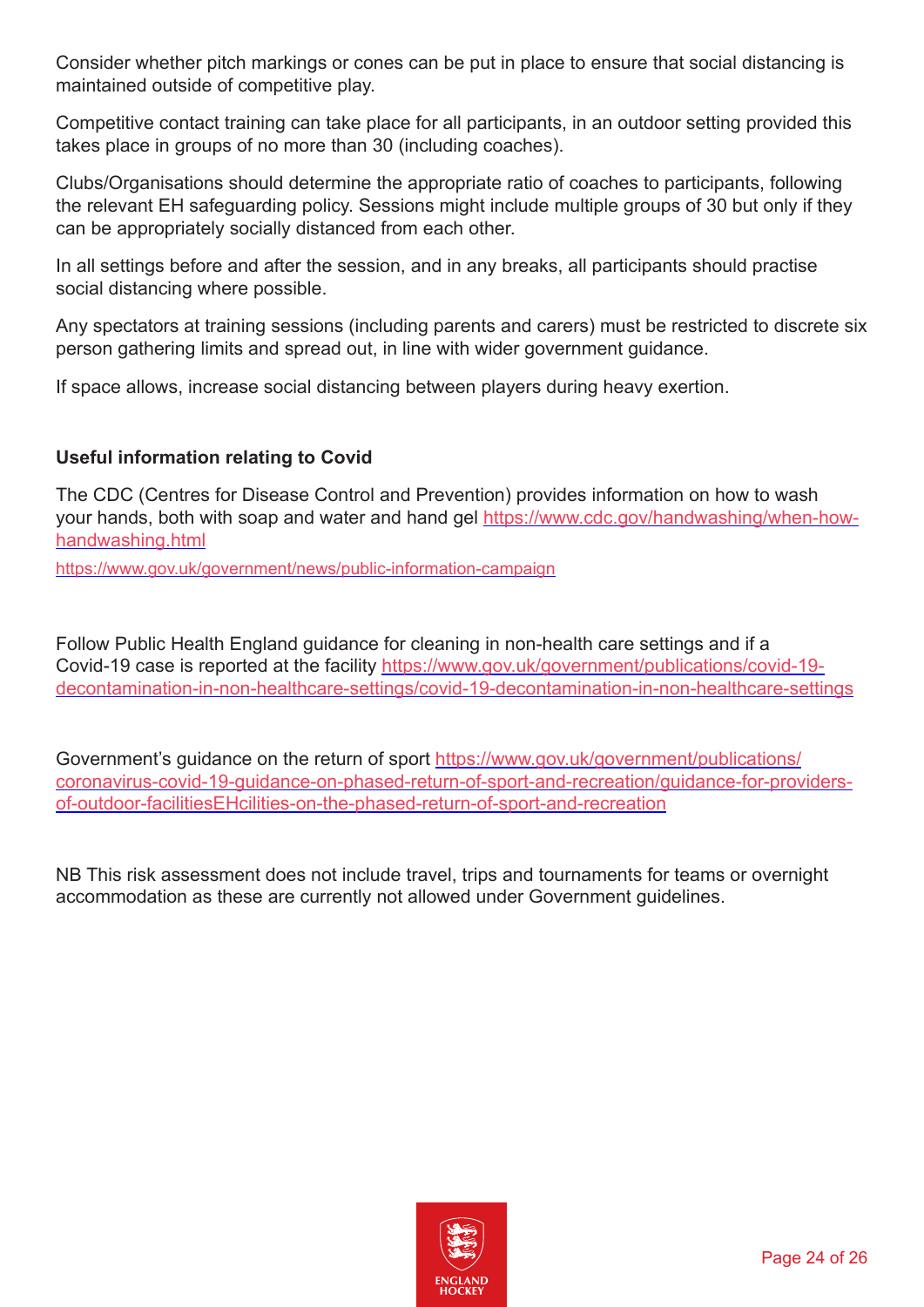# <span id="page-24-0"></span>**Appendix Two**

## **Covid Officer Guidelines**

You have been selected as the person within your club or organisation to lead the Covid-19 Return to Play. This is not solely your responsibility and will be shared amongst the committee members and members, it is important to have a single point of contact for people to refer to. These guidelines have been put in place to help assist you in carrying out the responsibilities:

#### **Planning**

- 1. Review the relevant Government, England Hockey guidelines on Return to Play and Data Protection legislation.
- 2. Make sure all participants, coaches, managers, volunteers are aware of how to get in contact with you
- 3. Develop a plan with coaches and managers to select only participants who have signed a Participant agreement for training and match play. No one should participate in any hockey activity without signing the Participant Agreement in advance.
- 4. Develop a plan to capture Attendance information names, locations, dates, times and responsible person in charge for each session and match. Plan to store this securely and make sure the attendance data is destroyed after 21 days\*.
- 5. Ensure England Hockey has your correct contact details, should they change for any reason. Sign into the Club Portal and change your details [here](https://clubportal.englandhockey.co.uk/).

*\* If the club uses the attendance registers for other purposes other than Covid reporting e.g. selection criteria, then this may be kept for longer provided the legitimate interest register has been completed. The ISO has more information on this.*

#### **Communication and Messaging**

- Ensure participants and parents know who to contact if they experience Covid-19 symptoms.
- Educate participants, coaches, match officials, volunteers about when they should stay at home if they become sick with Covid-19 symptoms, test positive for Covid-19 , or have been exposed to someone with symptoms, or a confirmed or expected case, and when they can return to hockey.
- Ensure that participants know that they need to complete the self-screen check list before attending hockey activity.
- Ensure that before any training or match, there is a short briefing reminding participants of their responsibilities aligned to the England Hockey guidance.
- Continue to provide or update messages about the [Code of Ethics & Behaviours](http://www.englandhockey.co.uk/page.asp?section=2482§ionTitle=Code+Of+Ethics+%26+Behaviour) expected from all players, coaches and volunteers within the club.
- Encourage participants to talk with people they trust about their concerns and how they are feeling.

#### **Reporting**

- Participants who want to take part in hockey activities must sign a Participant Agreement available through the England Hockey website [here](http://www.englandhockey.co.uk/covid19).
- England Hockey will share details with you as to who has signed the Participant Agreement from your club or organisation. This will make them eligible for selection.
- It may take up to 24 hours from the participant registering to filter through to your list. This means participants must register at least 24 hours in advance of attending sessions.
- You will need Attendees lists after every hockey session capturing all participants (name), location, date, match/ training session times. This needs to be emailed to [track.trace@englandhockey.co.uk](mailto:track.trace@englandhockey.co.uk) within 24 hours of the session.
- The Attendance lists need to be destroyed after 21 days\*.
- The collection, storage and destruction of personal data needs to be done in line with Data Protection legislation. Further information is available at the [ICO websit](https://ico.org.uk/global/data-protection-and-coronavirus-information-hub/coronavirus-recovery-data-protection-advice-for-organisations/)e.